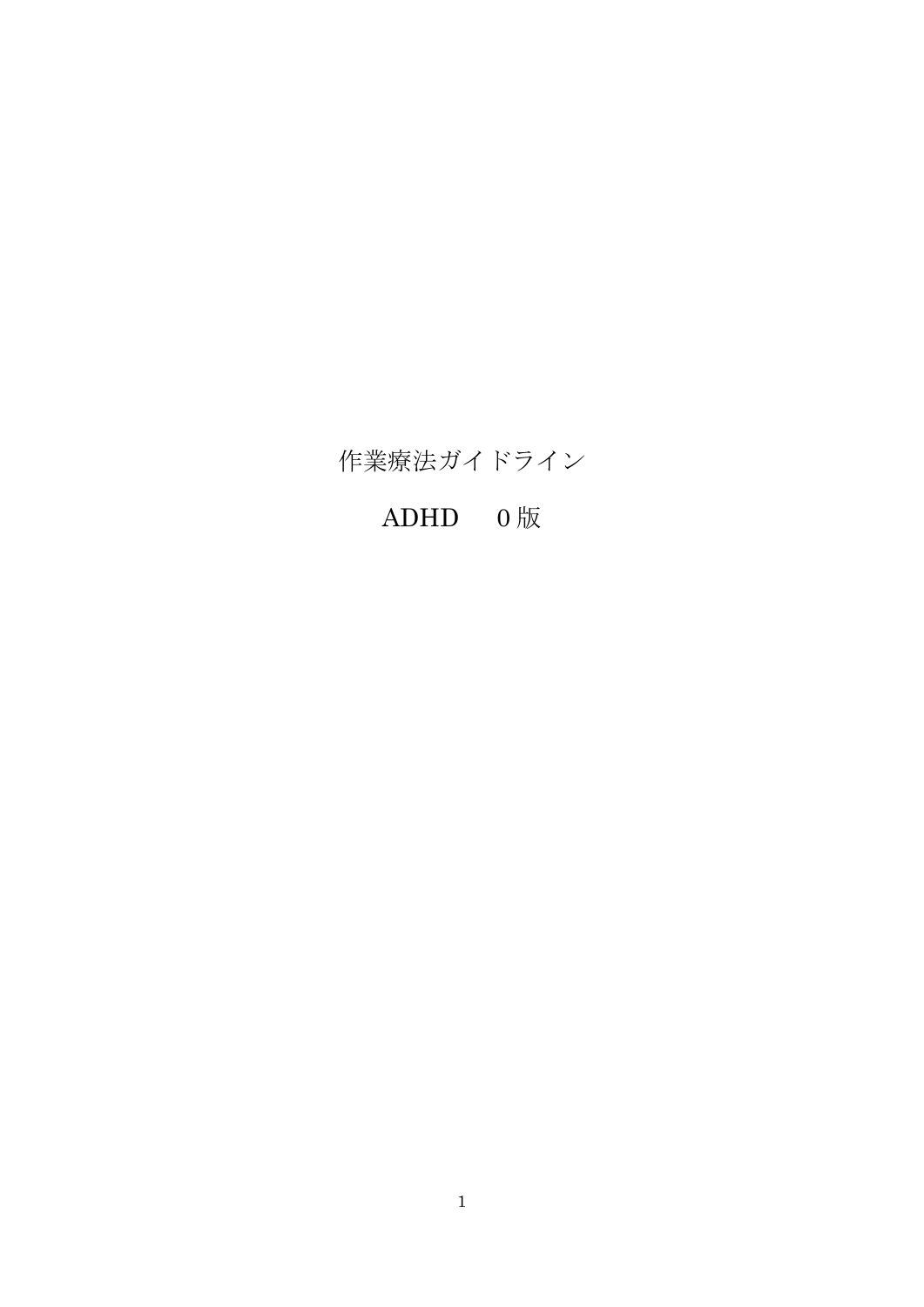注意欠如·多動症 (Attention Deficit Hyperactivity Disorder; ADHD) 作業療法ガイドラ イン

目次

第1章 はじめに

第2章 ガイドラインの作成手順

第 3 章 作業療法と関連した評価と推奨グレード

第 4 章 作業療法の推奨グレードとエビデンスレベル

第 5 章 現状と展望

班員および協力者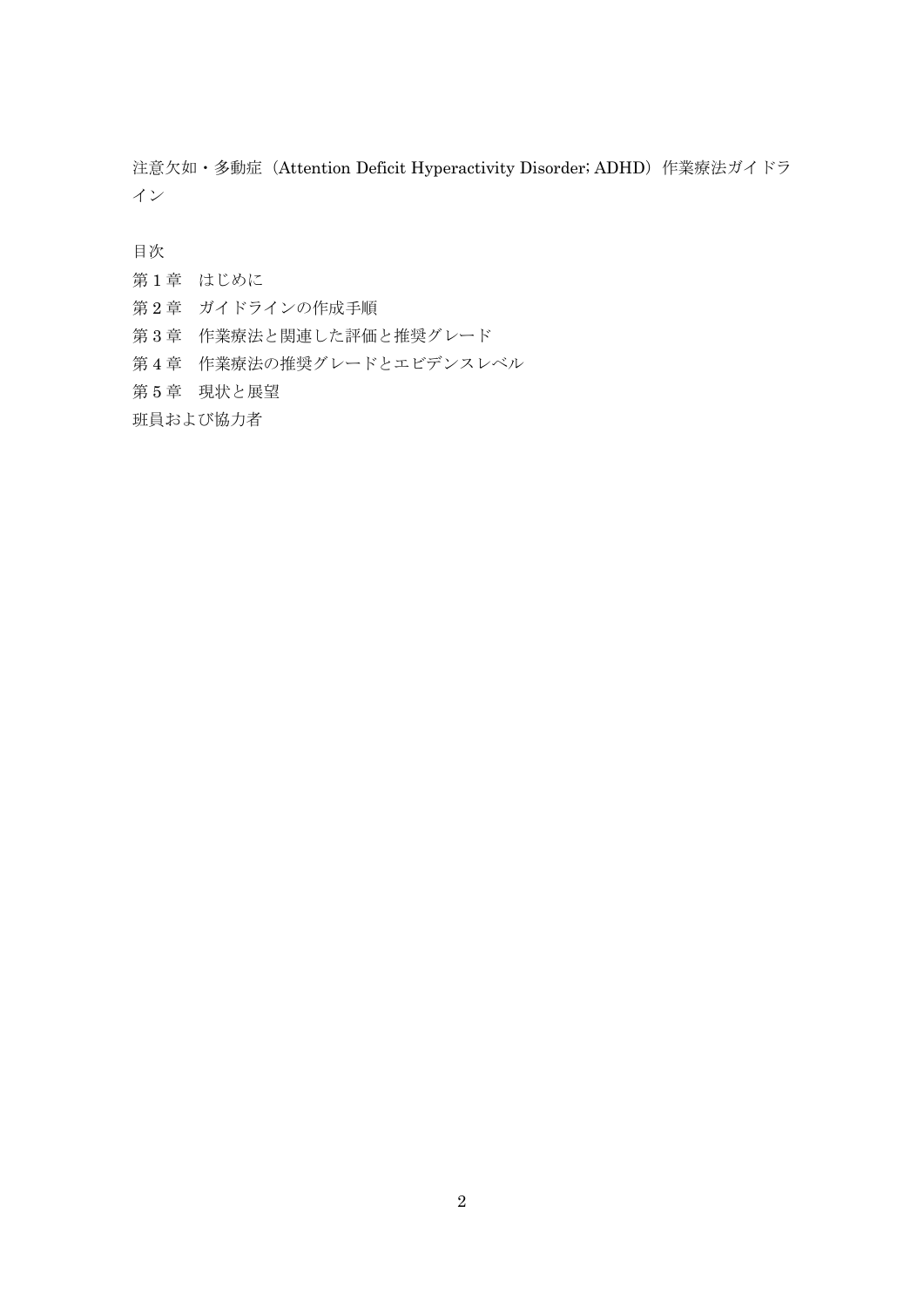第1章 はじめに

注意欠如・多動症(Attention Deficit Hyperactivity Disorder; ADHD)は, 不注意(注 意障害),多動性(過活動),衝動性を症状の特徴とする神経発達症もしくは行動障害である. 周囲の刺激に気をそらされる,細部をミスする,物事を忘れる,ひとつの作業に集中し続け るのが難しいなどの不注意による問題,じっと座っていることができない,他の人の会話に 割り込む, 気になるものがあるとすぐに見に行ってしまうなどの多動‐衝動による問題が あり,保育園や学校,職場,生活場面で不適応を起こすことが多い.

レビューとメタ分析により,ADHD の出現率は 7.2%で非常に高頻度に見られることが分 かっている (Storebø OJ. et al., 2015). 従来から, 作業療法士は ADHD 児者に対し, 医療 機関や福祉機関における子どもへの作業療法,親支援,学校などへのコンサルテーションな ど様々な形で関わってきた.そして,近年,早期発見システムの確立,特別支援教育の推進 の影響もあり, ADHD児への作業療法士の関わりのニーズが更に高まっている.

ADHD に対してはメチルフェニデート製剤などを用いた薬物治療が効果的であることが わかっているが(Thomas R, 2015), WHO は、薬物療法と心理社会的介入を組み合わせて 使うことを推奨している(2012).ここでは,薬物治療には言及せず,ADHD の評価及び心 理社会的介入として作業療法士ができることについて文献を元に紹介する.

- Storeb OJ, Ramstad E, Krogh HB, Nilausen TD, Skoog M, Holmskov M, Rosendal S, Groth C, Magnusson FL, Moreira-Maia CR, Gillies D, Buch Rasmussen K, Gauci D, Zwi M, Kirubakaran R, Forsbøl B, Simonsen E, Gluud C: Methylphenidate for children and adolescents with attention deficit hyperactivity disorder (ADHD). Cochrane Database Syst Rev. 2015 Nov 25;(11):CD009885.
- Thomas R, Sanders S, Doust J, Beller E, Glasziou P. Prevalence of attentiondeficit/hyperactivity disorder: a systematic review and meta-analysis. Pediatrics. 135(4):e994-1001. 2015
- World Health Organization (2012): http://www.who.int/mental\_health/mhgap/evidence/child/q7/en/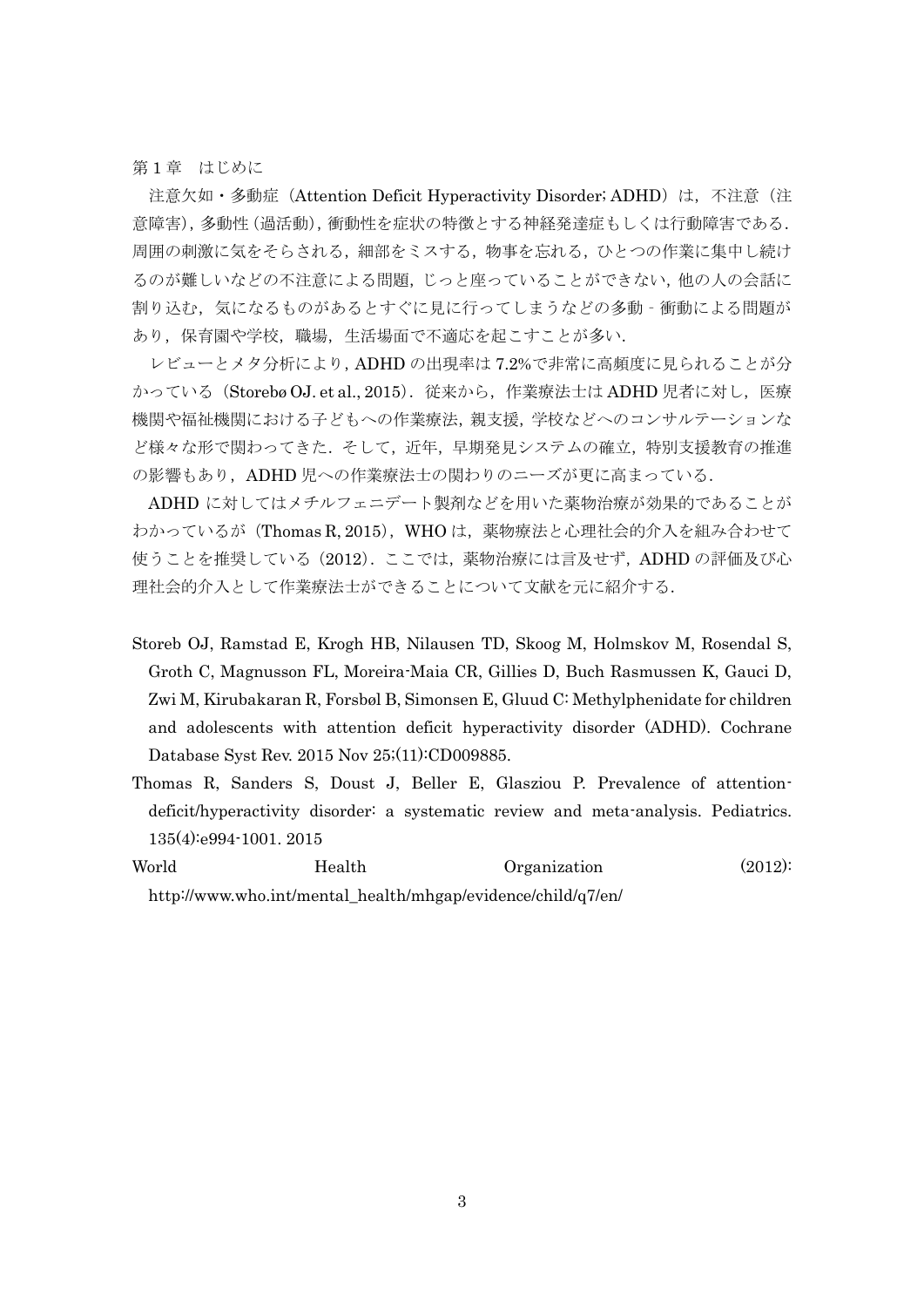第2章 ガイドライン作成の手順

1. 参考としたガイドライン,引用したデータベース

本診療ガイドラインの作成にあたって,参考としたガイドライン,文献検索に用いたデ ータベースは以下の通りである.

○ガイドライン

- 1) ADHDの診断・治療指針に関する研究会 齊藤 万比古(編):注意欠如・多動症-ADHD-の診断・治療ガイドライン 第4版, 医学書院, 東京, 2016.
- 2) Minds 診療ガイドライン選定部会(監),福井次矢,吉田雅博,山口直人(編):診 療ガイドライン作成手引き2007.医学書院,東京,2007.
- 3)福井次矢,山口直人(監), 森實敏夫,吉田雅博, 小島原典子(編):Minds 診療ガイ ドライン作成の手引き 2014.医学書院,東京,2014.

○使用したデータベース

以下のデータベースにより文献検索を 2015 年 12 月までを基本として可能な限り過去 に遡って行った. 以下に本ガイドライン作成に当たって、文献検索に用いたデータベースを 示す.

・MEDLINE

- ・Pub Med
- ・CiNii
- ・医学中央雑誌
- ・メディカルオンライン
- 2.文献の蓄積とエビデンスレベルの決定

文献の選択はランダム化比較試験(Randomized Control Trial: RCT)のシステマティッ クレビュー,個々の RCT の論文を優先した. それが収集できない場合は、コホート研究, ケース・コントロール試験などの論文,さらに,症例集積研究も参考とした.文献の選択後, アブストラクトフォームを作成し文献内容を吟味し以下のエビデンスレベルに分類した.

| Level | 内容                                             |
|-------|------------------------------------------------|
| 1a    | ランダム化比較試験のメタアナリシス                              |
| 1b    | 少なくとも一つのランダム化比較試験                              |
| 2a    | ランダム割付を伴わない同時コントロールを伴うコホート研究(前向き研究,            |
|       | prospective study, concurrent cohort study など) |
| 2b    | ランダム割付を伴わない過去のコントロールを伴うコホート研究(historical       |
|       | cohort study, retrospective cohort study など)   |

「作業療法介入」のエビデンスレベル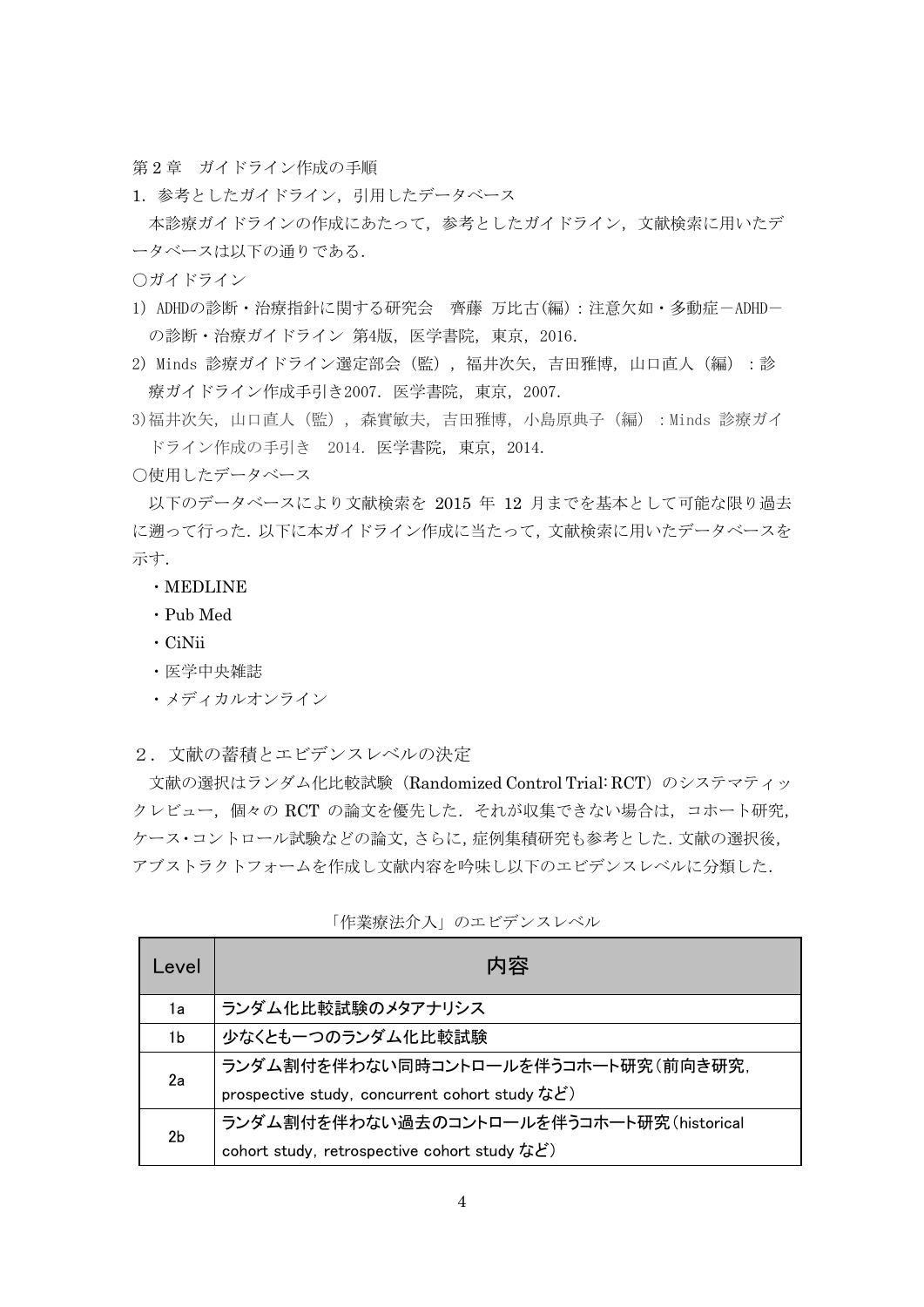|   | ケース・コントロール研究(後ろ向き研究)      |
|---|---------------------------|
| 4 | 処置前後の比較などの前後比較、対照群を伴わない研究 |
| 5 | 症例報告,ケースシリーズ              |
| 6 | 専門家個人の意見(専門家委員会報告を含む)     |

特に作業療法評価を扱った論文では以下の亜分類を用い判定した.

「作業療法評価」を扱った論文の亜分類

| Level | 内容                                                                                      |
|-------|-----------------------------------------------------------------------------------------|
| 1a    | 新しい評価方法と gold standard とされる検査とを同時に行い, ブラインド(他方<br>の検査結果を知らせない)で検査の特性(感度と特異度, ROC 曲線)を評価 |
| 1b.   | システマティックレビュー                                                                            |
| 2a    | 新しい評価方法と gold standard の両方を同時に行うのではなく, 2 つの異なる<br>グループにそれぞれの方法を施行して比較                   |
| 2b    | 新しい評価方法と gold standard の両方を同時に行うのではなく、全員に新しい<br>検査法を施行し、過去のデータと比較                       |
| 3     | 新しい検査法のみを全員に施行し、比較はなし                                                                   |
| 4     | ケース検討                                                                                   |

3.推奨レベルの決定

推奨の決定は「Minds診療ガイドライン作成の手引2007」に記載されている「推奨の決 定」を参考とし,表のように日本作業療法士協会学術部ガイドライン班にて策定した基準 に従って決定した. 策定基準は以下の通り.

- 1)エビデンスレベル
- 2)エビデンス数と結論のバラツキ
- 3)臨床的有用性
- 4)臨床上の適用性作業療法士の能力,地域性,保険制度
- 5) リスクやコストに関するエビデンス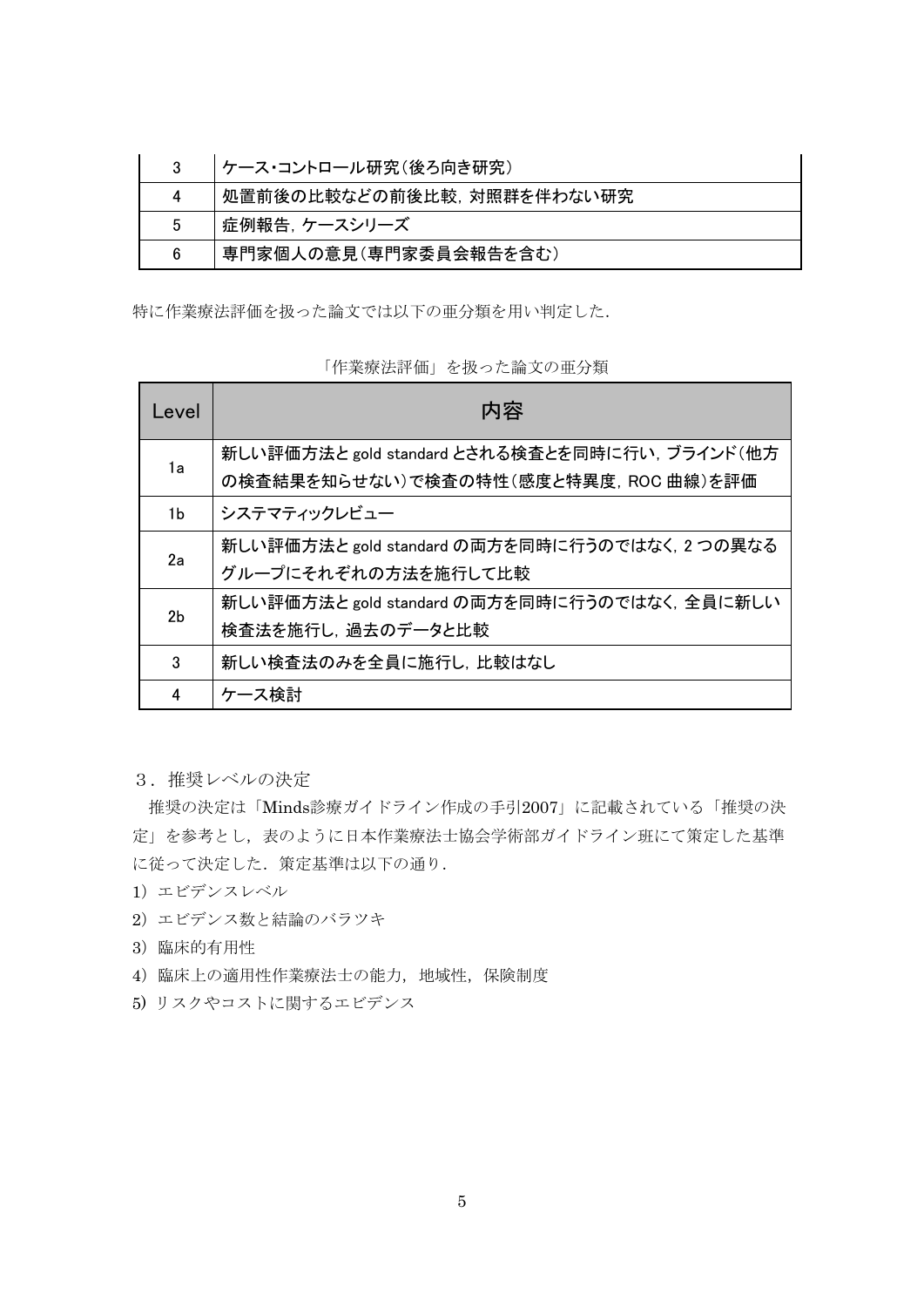| 推奨グレード         | 内容                        |
|----------------|---------------------------|
| А              | 行うよう強く勧められる               |
| В              | 行うよう勧められる                 |
| C <sub>1</sub> | 行うことを考慮してもよいが、十分な科学的根拠がない |
| C <sub>2</sub> | 行うように勧められている科学的根拠がない      |
|                | 無効性や害を示す科学的な根拠がある         |

「作業療法介入」の推奨グレード分類

「作業療法評価」の推奨グレード分類

| 推奨グレード         | 内容                               |
|----------------|----------------------------------|
| A <sub>1</sub> | 信頼性, 妥当性があるもの                    |
| A2             | 一般的には推奨グレード A1(信頼性, 妥当性があものる)である |
|                | が日本で標準化されていないもの                  |
| в              | 信頼性. 妥当性が一部あるもの                  |
|                | 信頼性. 妥当性は不明確であるが. 学会や研究会などで推奨さ   |
| C              | れ使用されているもの                       |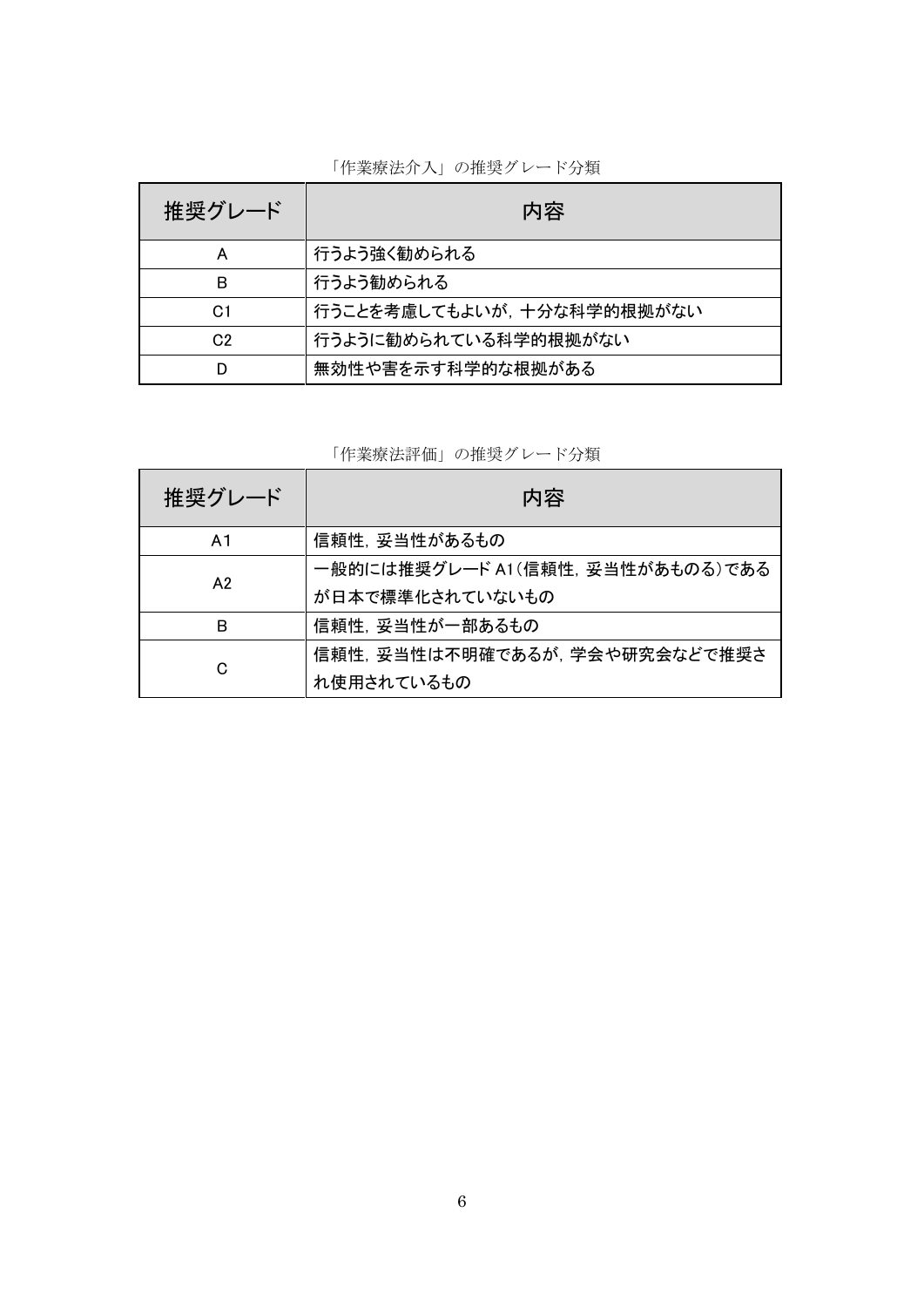第 3 章 作業療法と関連した評価と推奨グレード

ADHD 児者への作業療法を実施するうえで,評価は不可欠である.ADHD の評価におい て, ADHD の主症状の評価,認知や情動,感覚,運動などの主症状に挙げられていないが ADHD に併存しやすい問題の評価,作業遂行に関する評価,クライエント中心の評価が必 要である. そして, ADHD 児の評価において, 生理学的評価の有用性が指摘されているこ とから,それについても情報を整理する必要がある.さらに ADHD 児者の環境要因に関す る評価も重要であるため,保護者などに関する評価も必要となるであろう.そこで本ガイド ラインでは、次のクリニカルクエスチョンを設け、これまでの ADHD 児者の評価について 整理した.「1.注意欠如・多動症(Attention Deficit Hyperactivity Disorder; ADHD)スク リーニング・診断, ADHD の症状を把握するために有用な評価は何か?」,「2. ADHD と 関連する諸機能をどのような視点から何を用いて評価するか?」,「3.ADHD 児の作業遂 行の評価には何があるか?」,「4.子ども参加型の評価には何があるか?」,「5.ADHD 児 に使える生理学的評価は何か?」,「6.ADHD 児の親の評価には何があるか?」

次にそれぞれのクリニカルクエスチョンに対応する評価について説明する.

1. 注意欠如・多動症(Attention Deficit Hyperactivity Disorder; ADHD)スクリーニ ング・診断,ADHD の症状を把握するために有用な評価は何か?

■推奨

○ADHD Rating Scale-IV (ADHD-RS-IV)は DSM-IV の ADHD の診断基準に記載されて いる項目によって構成されている質問紙である.ADHD の諸症状に関する 18 の質問項 目によって構成されている. スコアは、不注意スコア,多動 - 衝動スコア,総合スコアが 算出される.家庭版と学校版があり,スクリーニングや診断,治療結果の評価尺度として 用いられる.(推奨グレード A1)

○Conners 3 は精神科を受診する青少年の問題を把握することを目的に開発された.ADHD の症状の特定,行為障害(CD),反抗挑戦性障害(ODD),不安,抑うつなどの鑑別診断 または共存診断などで有用とされている.保護者用 110 項目,教師用 115 項目,青少年本 人用 99 項目からなる Conners 標準版,保護者用 45 項目,教師用 41 項目,青少年本人用 41 項目からなる.Conners3 短縮版,保護者用,教師用,青少年本人用それぞれ 10 項目 の Conners3 総合指標がある.日本語版は Conners3 標準版を翻訳したものである (Conners CK,2011).(推奨グレード A1)本人用は協力的か否かで信頼性が変わること が指摘されている (田中,2015). (推奨グレード B)

○Conners Comprehensive Behavior Rating Scales(CCBRS) は子どもと青年の心配な点 や障害について全体をとらえるように工夫されている.親版 (Conners CBRS–P), 教師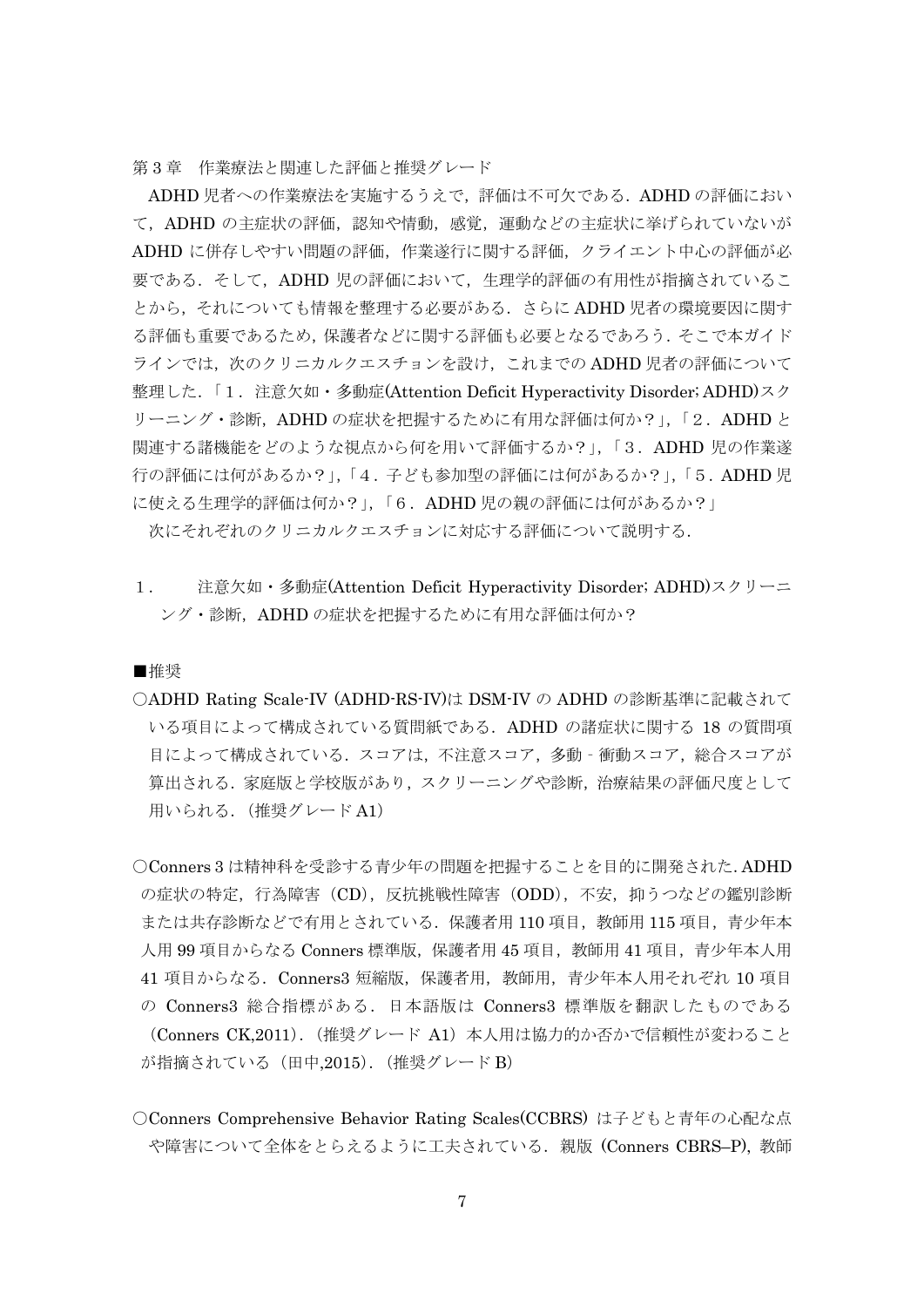版(Conners CBRS–T), 自己回答版(Conners CBRS–SR)がある.(推奨グレード A2).

- ○Conners' Adult ADHD Rating Scales (CAARS)は大人の ADHD の自己記入式のチェッ クリストで, ADHD の重症度を把握するための質問紙による評価尺度である. 結果は, A.注意,記憶の問題,B.多動性,落ち着きの無さ,C.衝動性,情緒不安定,D.自己 概念の問題,E.DSM-4 不注意型症状,F.DSM-4 多動性,衝動性型症状,G.DSM-4 総合 ADHD 症状,H.ADHD 指標,それぞれのスコアが算出される. (推奨グレード A1)
- ○CAADID 日本語版(Conners' Adult ADHD Diagnostic Interview For DSM-Ⅳ) は子ど もの ADHD を診断するための評価面接用の検査である. 小児期と成人期それぞれについ て,ADHD の判断を行ったうえで,ADHD のサブタイプ(不注意優勢型/多動性-衝動 性優勢型/混合型)を評価する.(推奨グレード A1)
- ○連続遂行課題(Continuous Performance Test: CPT)は ADHD の注意持続と反応のコント ロールを評価する検査である.ADHD の診断を補助する目的で, CPT を用いることがで きることが述べられている(安原ら,2003).パソコン上に表示された刺激に対しボタン を押して反応することで検査できる.Conners' Kiddie Continous Performance Test Version 5 (K-CPT V5), Test of Variables of Attention (TOVA), Gordon diagnostic System,もぐらーず(ADHD テストプログラム)などがある.(推奨グレード A1)
- ○The Child Behaviour Checklist(CBCL)は Achenback らが開発した ASEBA(Achenbach System of Empirically Based Assessment)に基づく保護者版の評価票である. 適応機能, 能力,情緒や行動の問題,対人関係の問題など多面的な領域について保護者が質問紙に回 答する.しばしば発達障害児の評価に用いる.(推奨グレード A1)
- Teacher's Report Form (TRF)は CBCL と同じく Achenback らが開発した ASEBA(Achenbach System of Empirically Based Assessment)に基づく評価票であり, 適応機能,能力,情緒や行動の問題,対人関係の問題など多面的な領域について評定でき るように構成されている.TRF は教師が回答する.Caregiver Teacher Report Form (C-TRF)は 1 歳半から5歳の子どもを対象とした質問紙であり,保育者や教師が回答する. ASD も対象に含んで抑うつや不安などについて調べた研究で TRF が使用されている (Hurting T. et al., 2009; Ooi YP. Et al., 2014). (推奨グレード A1)
- ○Strength and Difficulties Questionnaire (SDQ)は幼児期から就学期の行動スクリーニ ングであり 25 項目で構成される質問紙である(Goodman R,1997).SDQ は 5 つのサ ブスケール(行為,多動性,情緒,仲間関係,向社会性)に分かれており,評価領域ごと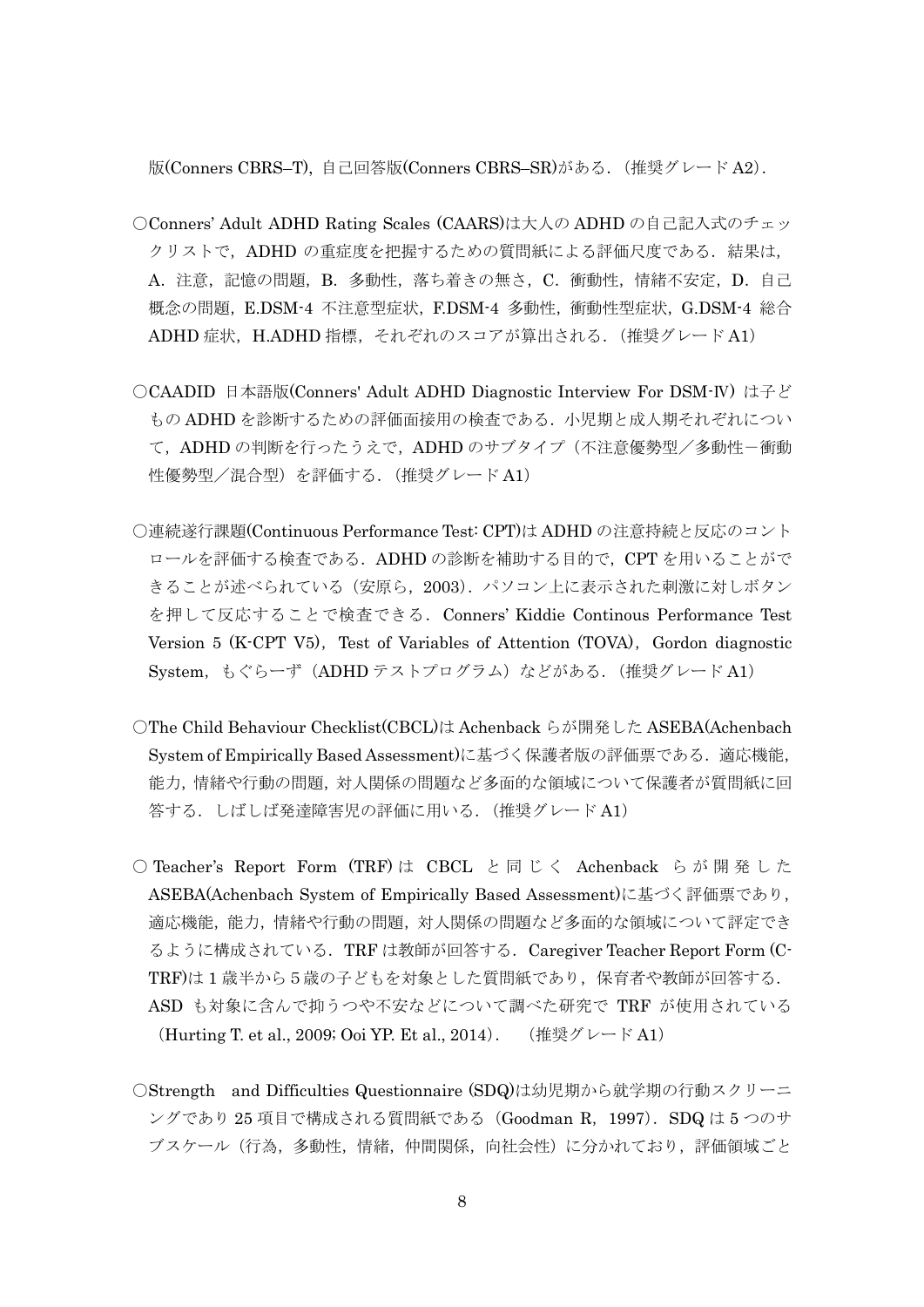の支援の必要度または強みを把握するという検査である. なお, 自己回答式の SDQ も実 施されている(Hoofs H. et al., 2015).(推奨グレード A1)

■エビデンス

ADHD-RS-IV は信頼性と妥当性が十分であることが確認されている(上林, 2016a). Conners 3 は親用の信頼性, 妥当性 (Deb S. et al.,2008; Schmidt M.et al.,2013), 教師用 による予測的妥当性 (Charachi A.et al., 2009) が十分であることが確認されている. しか し、幼児用については信頼性, 妥当性の検証はなされていない(上林, 2016b). Conners Comprehensive Behavior Rating Scales (CCBRS) は信頼性,妥当性は十分あるとされて いる (Conners.CK, 1977) が, 日本語版はない. Conners' Adult ADHD Rating Scales (CAARS)は信頼性, 妥当性共に十分であることが示されている (Chiristiansen H.et al.,2012; Amador-Campos JA.et al.,2014). CAADID は十分な信頼性, 妥当性があること, ADHD 診断において高い感度と特異度が確認されたことが報告されている(Ramps-Quiroga JA. Et al.,2012).CPT では Conners' Kiddie Continous Performance Test Version 5 (K-CPT V5), Test of Variables of Attention (TOVA), Gordon diagnostic System,  $\zeta \zeta$ らーず(ADHD テストプログラム)などが信頼性と妥当性が確認されている(上林,2016c). CBCL については,信頼性,妥当性が十分であることが確認されている(Schmeck K. et al.,2001; Albores-Gallo. Et al.,2007).TRF の信頼性と妥当性は十分であることが確認され ている(Liu SK. Et al.,2013). SDQ は多くの国で用いられており、その信頼性と妥当性も 確認されている (Liu SK.et al.,2013; Essau CA. et al., 2012; Croft S et al.,2015). また, ADHD 混合型の子どものスクリーニングに SDQ は有効であったこと(Ullebø AK.et al.,2011) や学齢期の ADHD 児が SDQ を使用して判別できたこと (Liu SK. Et al.,2013) が報告されている

- Albores-Gallo L, Lara-Muñoz C, Esperón-Vargas C, Cárdenas Zetina JA, Pérez Soriano AM, Villanueva Colin G. Validity and reability of the CBCL/6-18. Includes DSM scales. Actas Esp Psiquiatr. 35(6):393-9. 2007
- Amador-Campos JA, Gómez-Benito J, Ramos-Quiroga JA: The conners' adult ADHD rating scales--short self-report and observer forms: psychometric properties of the Catalan version. J Atten Disord. 18(8):671-9. 2014
- Charach A, Chen S, Hogg-Johnson S, Schachar RJ. Using the Conners' Teacher Rating Scale-Revised in school children referred for assessment. Can J Psychiatry. 54(4):232-41. 2009
- Christiansen H, Kis B, Hirsch O, Matthies S, Hebebrand J, Uekermann J, Abdel-Hamid M, Kraemer M, Wiltfang J, Graf E, Colla M, Sobanski E, Alm B, Rösler M, Jacob C, Jans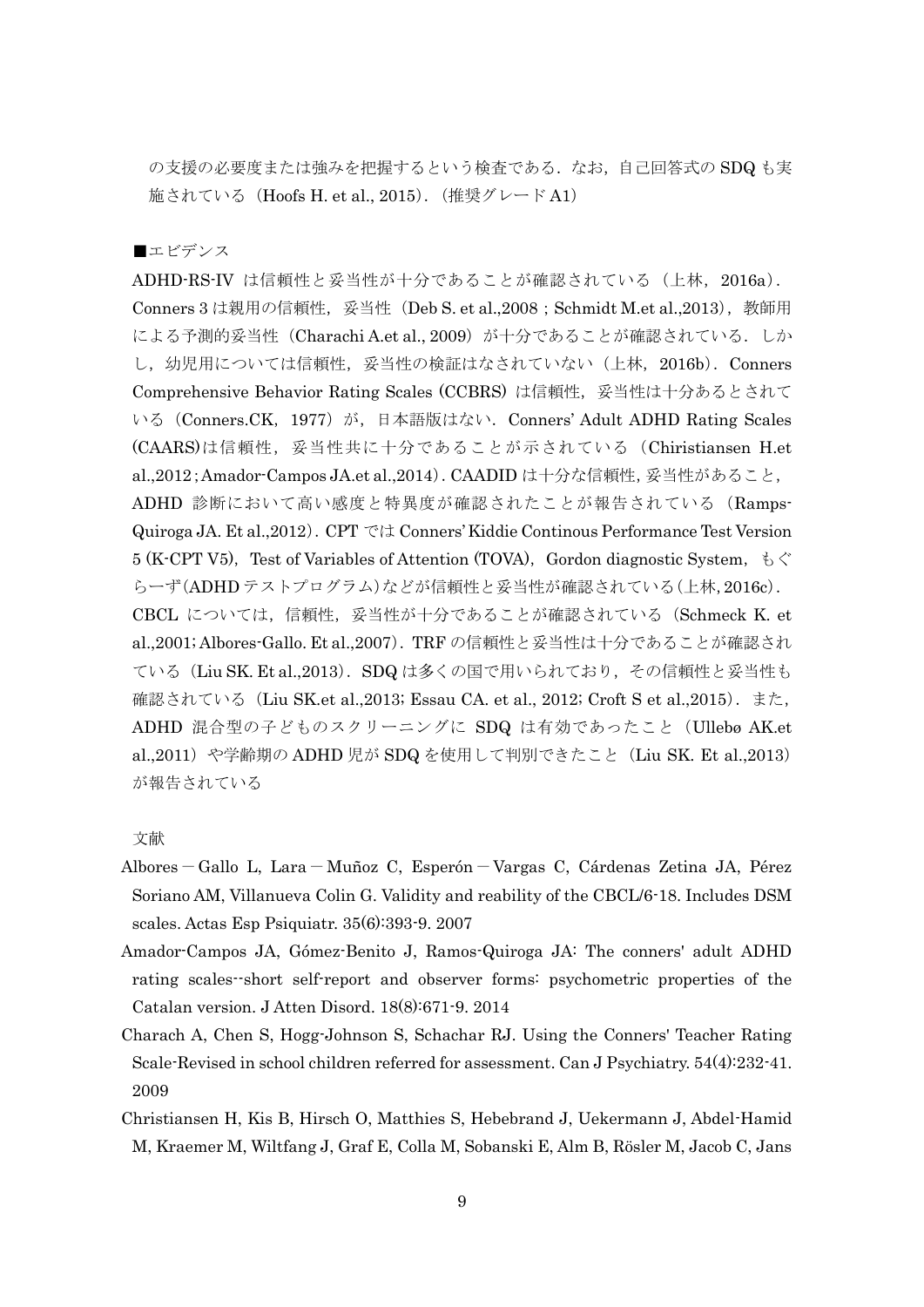T, Huss M, Schimmelmann BG, Philipsen A: German validation of the Conners Adult ADHD Rating Scales (CAARS) II: reliability, validity, diagnostic sensitivity and specificity. Eur Psychiatry. 27(5):321-8. 2012

- Conners. CK: Conners Comprehensive Behavior Rating Scales™. MHS, 2004
- Behar LB. The Preschool Behavior Questionnaire. J Abnorm Child Psychol. 5(3):265-75. 1977
- Conners CK: Conners 3rd edition manual. Toronto, Ontario, Canada: Multi-Health Systems (田中康雄監訳.Conners3 日本語版マニュアル.金子書房. 2011)
- Croft S, Stride C, Maughan B, Rowe R: Validity of the strengths and difficulties questionnaire in preschool-aged children. Pediatrics. 135(5):e1210-9. 2015
- Deb S, Dhaliwal AJ, Roy M. The usefulness of Conners' Rating Scales-Revised in screening for attention deficit hyperactivity disorder in children with intellectual disabilities and borderline intelligence. J Intellect Disabil Res. 52(11):950-65. 2008
- Essau CA, Olaya B, Anastassiou-Hadjicharalambous X, Pauli G, Gilvarry C, Bray D, O'callaghan J, Ollendick TH: Psychometric properties of the Strength and Difficulties Questionnaire from five European countries. Int J Methods Psychiatr Res. 21(3):232-45. 2012
- Goodman R: The Strength and Difficulties Questionnaire : A research note. Journal of Child psychology and Psychiatry, 38(5): 581–586, 1997
- Hoofs H, Jansen NW, Mohren DC, Jansen MW, Kant IJ: The context dependency of the self-report version of the Strength and Difficulties Questionnaire (SDQ): a crosssectional study between two administration settings. PLoS One. 10(4):e0120930. 2015
- Hurtig T, Kuusikko S, Mattila ML, Haapsamo H, Ebeling H, Jussila K, Joskitt L, Pauls D, Moilanen I: Multi-informant reports of psychiatric symptoms among high-functioning adolescents with Asperger syndrome or autism. Autism. 13(6):583-98. 2009
- Liu SK, Chien YL, Shang CY, Lin CH, Liu YC, Gau SS. Psychometric properties of the Chinese version of Strength and Difficulties Questionnaire. Compr Psychiatry. 54(6):720-30. 2013
- Ooi YP, Rescorla L, Sung M, Fung DS, Woo B, Ang RP: Comparisons between autism spectrum disorders and anxiety disorders: findings from a clinic sample in Singapore. Asia Pac Psychiatry. 6(1):46-53. 2014
- Ramos-Quiroga JA, Bosch R, Richarte V, Valero S, Gómez-Barros N, Nogueira M, Palomar G, Corrales M, Sáez-Francàs N, Corominas M, Real A, Vidal R, Chalita PJ, Casas M: Criterion and concurrent validity of Conners Adult ADHD Diagnostic Interview for DSM-IV (CAADID) Spanish version. Rev Psiquiatr Salud Ment. 5(4):229-35. 20

Schmeck K, Poustka F, Döpfner M, Pluck J, Berner W, Lehmkuhl G, Fegert JM, Lenz K,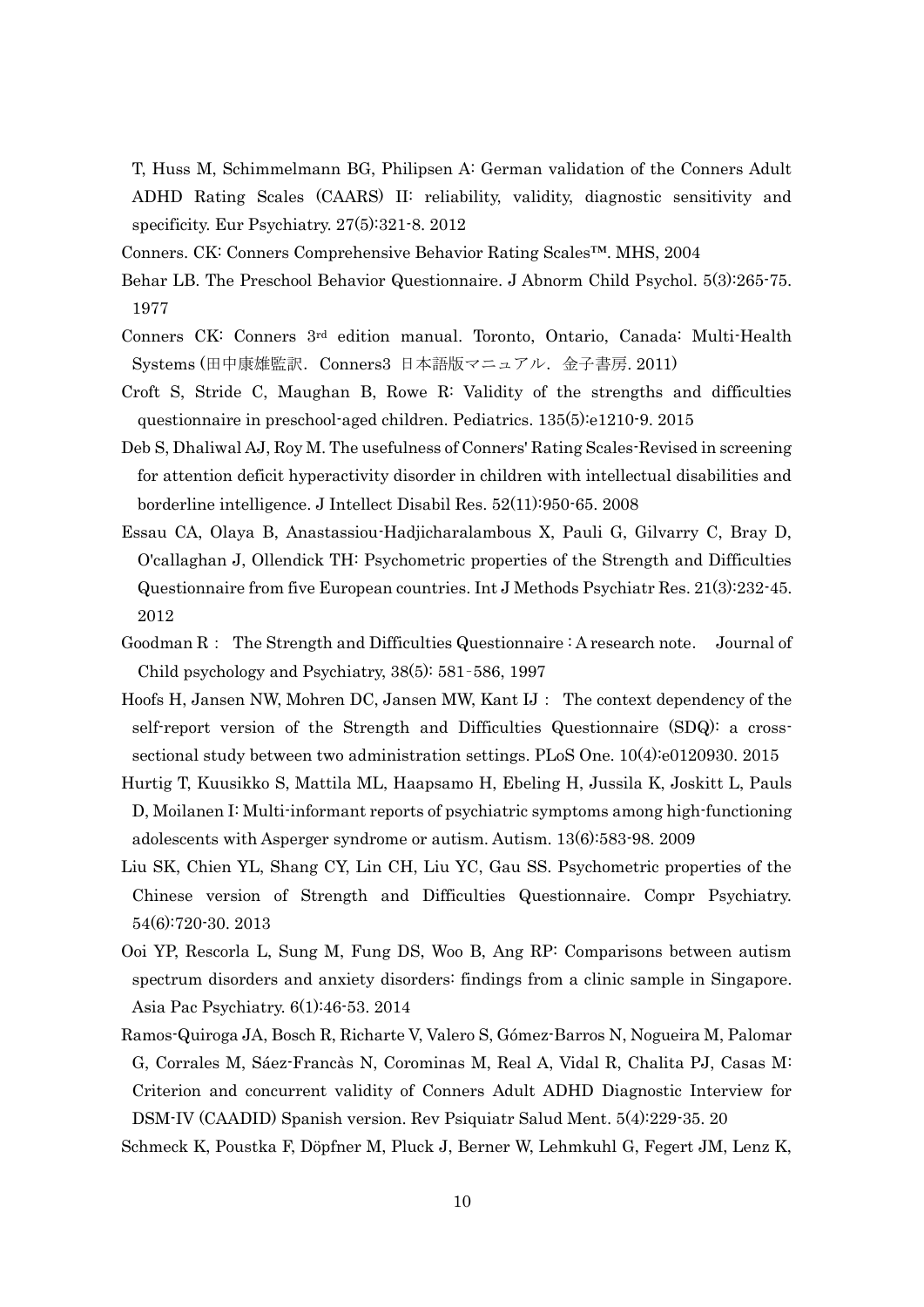Huss M, Lehmkuhl U: Discriminant validity of the child behaviour checklist CBCL-4/18 in German samples. Eur Child Adolesc Psychiatry. 10(4):240-7. 2001

- Schmidt M, Reh V, Hirsch O, Rief W, Christiansen H. Assessment of ADHD Symptoms and the Issue of Cultural Variation: Are Conners 3 Rating Scales Applicable to Children and Parents With Migration Background? J Atten Disord. 26. 2013
- Ullebø AK, Posserud MB, Heiervang E, Gillberg C, Obel C. Screening for the attention deficit hyperactivity disorder phenotype using the strength and difficulties questionnaire. Eur Child Adolesc Psychiatry. 20(9):451-8. 2011
- 上林靖子:ADHD Rating Scale (尾崎康子・三宅篤子:①知っておきたい発達障がいのアセ スメント. ミネルヴァ書房. 東京. pp253-255) 2016a
- 上林靖子:Conners3 (尾崎康子・三宅篤子:①知っておきたい発達障がいのアセスメント. ミネルヴァ書房. 東京. pp256) 2016b
- 上林靖子:CPT (Continuous Performance Test) (尾崎康子・三宅篤子:①知っておきたい発 達障がいのアセスメント. ミネルヴァ書房. 東京. pp257) 2016c
- 田中康雄:注意欠如・多動症(ADHD)のアセスメント.(黒田美保編著:これからの発達障害 のアセスメント. 金子書房. 東京. 2015 pp23-31)
- 安原昭博, 吉田由香, 堀あいこ, 鍋谷まこと: 脳波・筋電図の臨床-小児誘発脳波の臨床-注意 欠陥・多動性障害(ADHD)における持続処理課題(CPT)の応用. 臨床脳波, 45(6): 384-388, 2003
	- 2.ADHD と関連する諸機能をどのような視点から何を用いて評価するか?

■推奨

- ○学校版運動とプロセス技能評価(School version of Assessment of Motor and Process Skills; School AMPS)は子どもの学校での作業遂行を観察することにより、子どもが行う 学校教科課題の遂行の質を評価する方法である.School AMPS を用いて ADHD 児の運 動能力やプロセス能力を測定し,教師などへのコンサルテーションに役立てた報告があ る(古山ら,2010;古山ら,2014).(推奨グレード A1)
- ○ウェクスラー式知能検査(Wechsler Intelligence Scale)には、幼児用の Wechsler Preschool and Primary Scale of Intelligence (WPPSI), 児童版の Wechsler Intelligence Scale for Children (WISC), 成人版の Wechsler Adult Intelligence Scale (WAIS)がある. WPPSI では,全検査 IQ, 言語性 IQ, 動作性 IQ が, WISC の第4版である WISC-IV で は全検査 IQ と4つの指標得点が,WAIS の第3版である WAIS-Ⅲでは全検査 IQ,言語 性 IQ, 動作性 IQ, 4つの群指数が算出される. ADHD 児者の教育, 療育, 支援, 研究 において、WPPSI、WISC、WAIS を用いることが多い. (推奨グレード A1)
- ○田中ビネー知能検査はビネー式の特徴である精神年齢と生活年齢の比によってあらわさ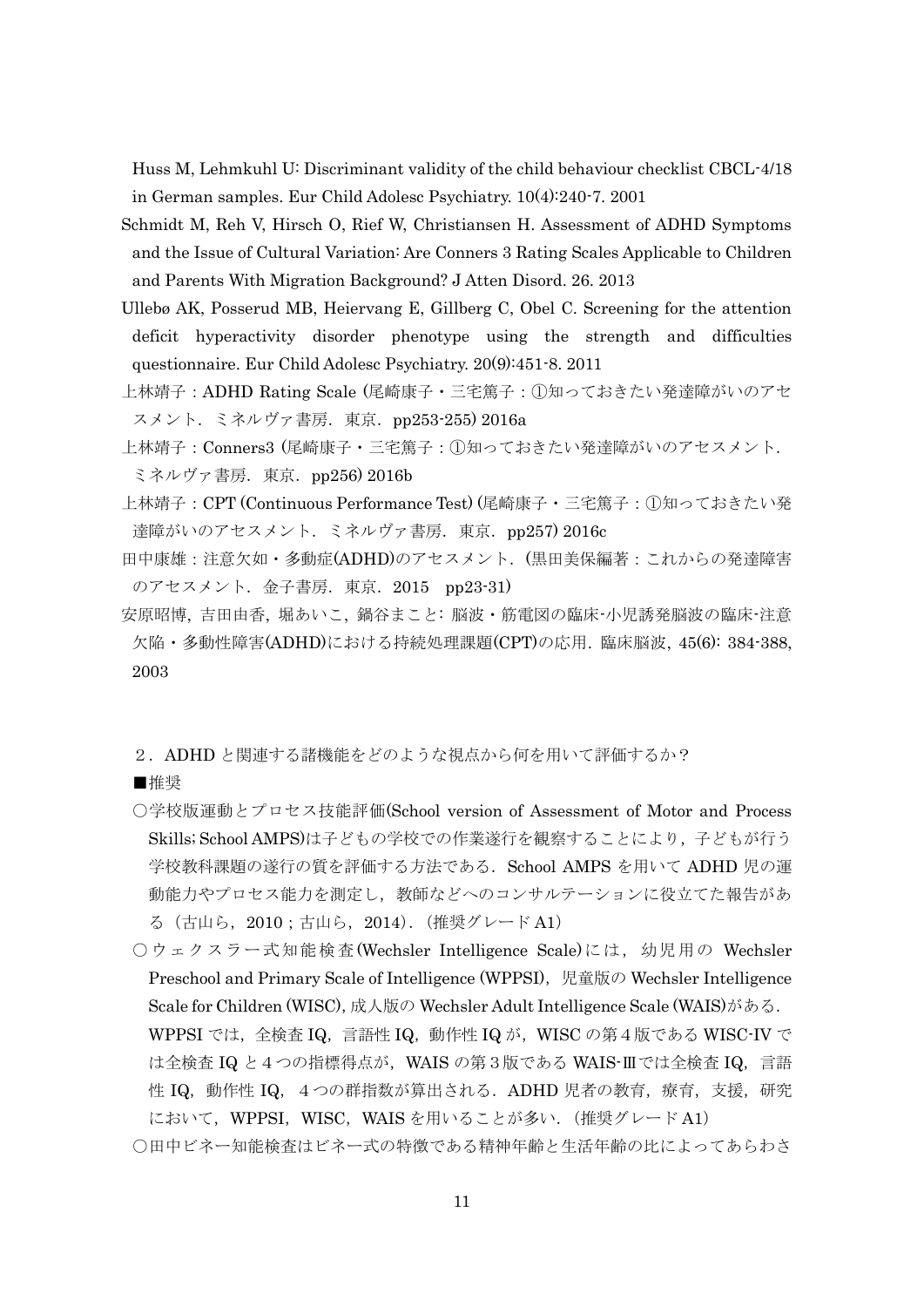れる本来の定義による知能指数(比率 IQ)を算出するようになっていた(田中教育研究 所, 2008;田中教育研究所, 1987). 田中ビネー知能検査 V では, 14 歳以上の被験者には 偏差値知能指数を求めるようになっている.田中ビネー知能検査は ADHD 児の評価に用い られることがある(Iwanaga R. et al., 2006).(推奨グレード A1)

- ○Vineland-II 適応行動尺度(Vineland Adaptive Behavior Scales Second Edition; VABS-II)は世界の多くの地域の教育,療育,福祉機関で使用されている半構造化面接による行 動評価尺度である.VABS-II は4つの領域の「適応行動」と「不適応行動」を評定できる ように構成されている. VABS-II は、多くの研究で適応行動の指標として用いられてき ている.(推奨グレード A1)
- ○Developmental Test of Visual-Motor Integration (VMI)は「目と手の協応」の能力や, そ れに伴う視覚的な認知能力をみる検査である.(推奨グレード A2)
- ○DTVP(フロスティグ視知覚発達検査:Developmental Test of Visual Perception) は, 1966 年に作成され,現在も臨床現場で使われている. その改訂版である DTVP-2 では, 内容を改定し,信頼性・妥当性が構築され,対象年齢も拡大された. DTVP-2 では, 目と 手の協応,空間における位置,模写,図と地,空間関係,視覚閉合,視覚運動速度,形の 恒常性が評価される.さらに改訂版の DTVT-3 が出版されている. DTVP,DTVP-2 は ADHD の視知覚の評価にも用いられている(Germano GD. Et al.,2013;Jung H et al.,2014). (DTVP は推奨グレート A1, DTVP2, 3 は推奨グレード A2)
- ○Movement Assessment Battery for Children (MABC) (Henderson S.et al.,1992) 及び, MABC2 (Henderson S et al., 2007) は協調運動を評価する検査として、現在,世界的に 最も広く使われている(中井,2014).MABC や MABC2 を用いて ADHD 児の協調運動 の問題を明らかにした研究もある (Mao HY.et al.,2014). (推奨グレード A2)
- ○Bruininks-Oseretsky Test of Motor Proficiency (BOTMP) または Bruininks-Oseretsky Test of Motor Proficiency, Second Edition (BOT-2) はエビデンスのある検査方法として 推奨されている(中井,2014).「細かい手の協調性」「手の協調性」「身体協調性」「筋力 と敏捷さ」「合計合成得点」の合成得点が算出できる.多くの協調運動障害の研究で用い られており (Venetsanou F. et al.,2007), ADHD 児の協調運動の評価でも用いられてい る(Cho H. et al.,2014).(推奨グレード A2)
- ○Sensory Integration and Praxis Tests (SIPT)は発達障害児に見られる感覚統合機能を評 価するツールとして開発された(Ayres AJ,1989).感覚識別能力や Praxis を評定する検 査によって構成されている.英語圏では感覚統合機能の評価に用いられることが多い. SIPT によって ADHD 児の前庭感覚処理や運動企画能力の問題が明らかにされている
- (Mulligan S, 1996).(推奨グレード A2)
- ○日本版ミラー幼児発達スクリーニング検査(JMAP)(日本感覚統合障害研究会 MAP 標準 化委員会編訳, 1988 ) はアメリカで標準化された Miller Assessment for Preschoolers(MAP)の日本での再標準化版である.JMAP の下位尺度には「基礎能力指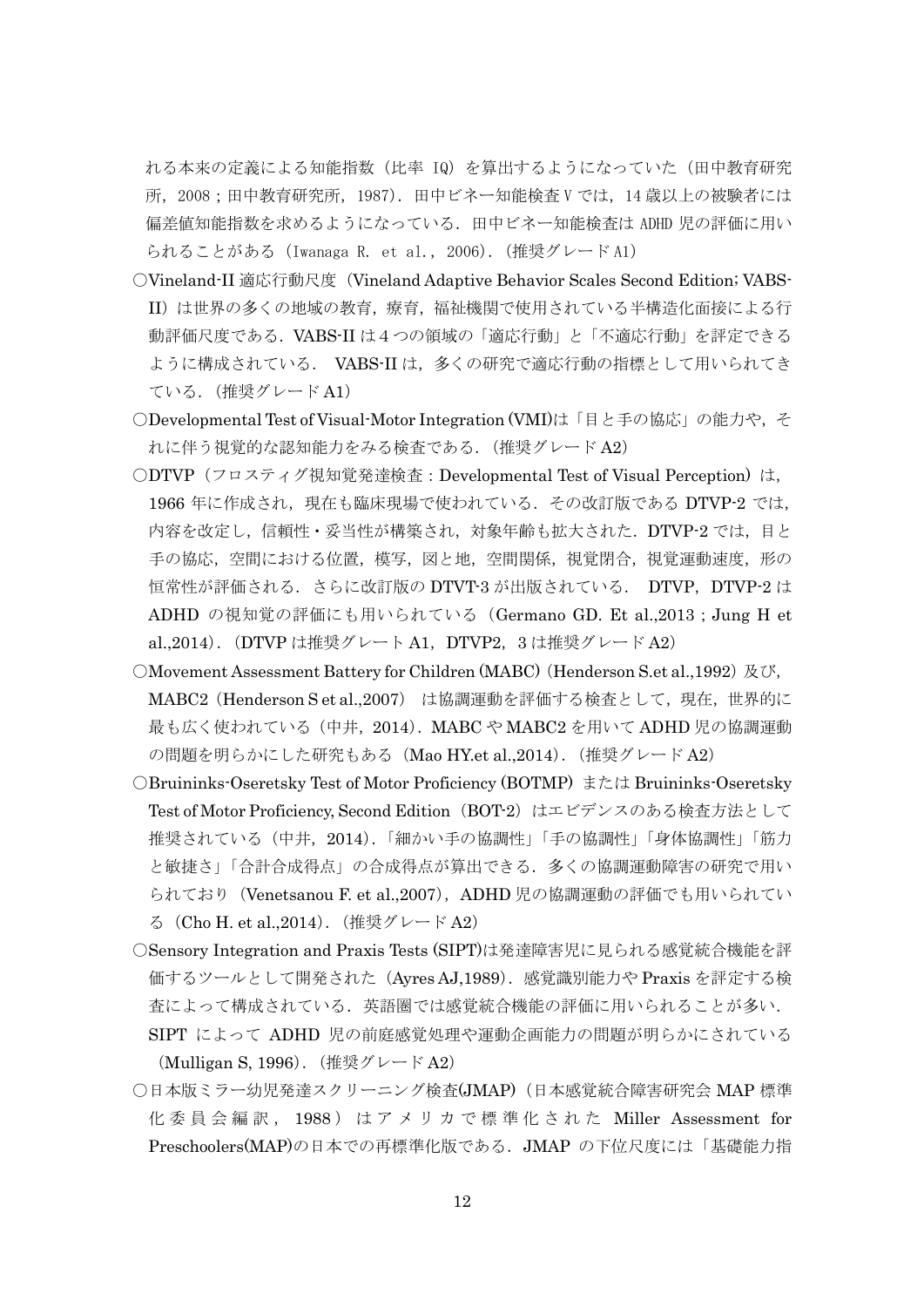標」,「協応性指標」,「言語指標」,「非言語指標」,「複合能力指標」があり,「基礎能力指 標」には基礎的な神経学的能力,「協応性指標」では全身,手,口の協調運動,「複合能力 指標」では,視覚-運動能力,運動企画能力を評定する項目が含まれているため,これら によって協調運動障害をとらえることができる.これまでの MAP または JMAP を用い た研究で ADHD 児は「基礎能力指標」,「協応性指標」のスコアが低い子どもが多いこと がわかっている(Iwanaga R. et al.,2006;Yochman A. etal., 2006)(推奨グレード A1).

- ○感覚プロファイル(Sensory Profile :SP)は感覚処理機能をとらえるための質問紙式検査 である.乳幼児感覚プロファイル(Dunn W,2002),感覚プロファイル(Dunn W, 1999), 青年成人感覚プロファイル(Brown, & Dunn, 2005),感覚プロファイルの短縮版(Dunn, 1999) ある. SP は ADHD 児者の感覚処理の研究においても用いられている (Shimizu VT. Et al., 2014 ; Clince M et al., 2016). (推奨グレード A1)
- ○Sensory Processing Measure (SPM) は 5-12 歳の子どもの感覚処理, プラクシス, 社会 参加について評価する評定尺度である.家庭,学校,地域での子どもの情報を質問紙によ り収集し評定する.(推奨グレード A2)
- ○Behavior Rating Inventory of Executive Functions (BRIEF) は5-18 歳の子どもと思 春期の子どもたちと家庭と学校での実行機能と行動の評価である.質問紙式の検査であ る.この検査は ADHD 児の実行機能の評価で用いられている(Hahn-Markowitz J. et al.,2011).(推奨グレード A2)
- ○Tower of London Drexel Edition (TOL-DX)は実行機能の検査として用いられてきた. ADHD 児の実行機能の研究でも用いられている(Hahn-Markowitz J. et al.,2011;Riccio CA. et al.,2004).(推奨グレード A2)
- ○Test of Visual Perceptual Skills-Revised (TVPS-R)は複数の幾何学図形を使用して、視 知覚情報の認知能力をみるものである.ADHD 児の評価にも用いられている.(推奨グレ  $-$  F A2)
- ○レーヴン色彩マトリックス検査(Raven Coloured Matrices) (Raven JC,1993)は標準図 案の欠如部に合致するものを選択図案の中から選ばせる検査で,言語を介さずに推理能 力(知的能力)を測定できる.この検査は ADHD の研究にも用いられている(Bakhtadze S. et al.,2010)(推奨グレード A1)

■エビデンス

School AMPS は高い信頼性, 妥当性が確認されている (Fisher AG. Et al.,2000; Fingerhut P. et al., 2002). WPPSI, WISC-IV, WAIS-III 共に信頼性, 妥当性は十分であ ることが報告されている(Razavieh A.& Shahim S.,1990;Ryan JJ. Et al.,2009;Wechsler D, 2006).田中ビネー知能検査は,日本での標準化がなされており,信頼性・妥当性が確認 されている(田中教育研究所, 2008). BABS-II は原版,日本語版共に信頼性,妥当性が 十分であることが示されている(Sparrow S.,2005;伊藤ら,2012).VMI は妥当性が確認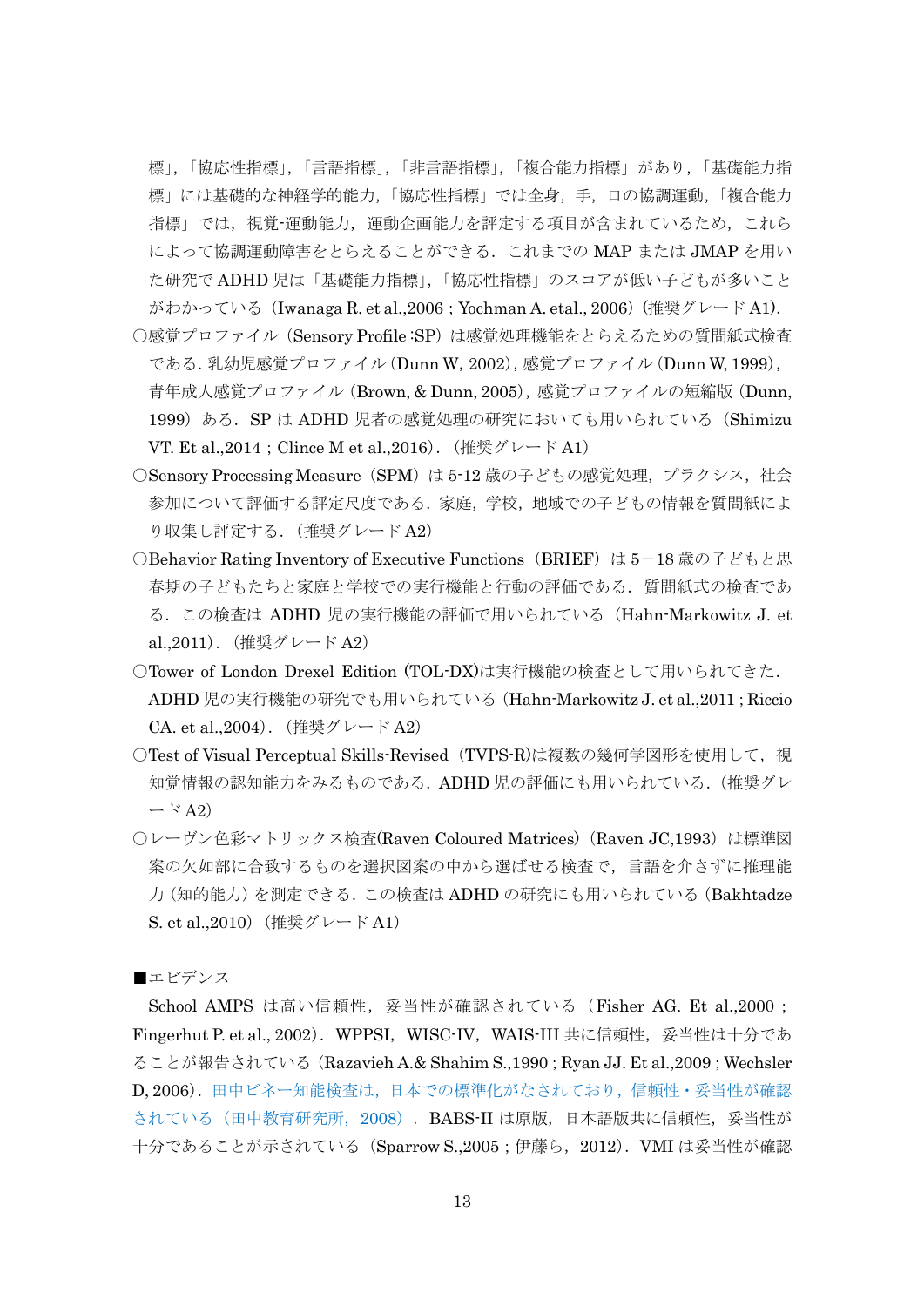されており(Brown T. et al.,2009),視知覚の評価にも用いられている(Yochman A. et al.,2006)<sup>14</sup>. DTVP  $\oslash$  5  $\ddot{\triangleright}$ , DTVP-2 (Brown T.et al.,2013), DTVP-3 (Donald D. et al.,2013; Brown T. et al.,2016)は共に信頼性, 妥当性が十分であることが報告されている. DTVP-2,DTVP3 は日本での標準化はなされていない.MABC,MABC2 は信頼性,妥当性 共に高いことがわかっているが、日本での標準化は未だ完了していない. BOTMP または BOT2 は信頼性, 妥当性共に高いことが確認されている. Short form of the Bruininks-Oseretsky Test of Motor Proficiency (BOTMPーSF)と MABC の併存的妥当性と構成概念 妥当性も確認されているが(Spironello C. et al.,2010),日本での標準化はなされていない. SIPTは信頼性,妥当性共に高いことがわかっているが、日本での標準化はなされていない. JMAP は十分な信頼性,妥当性が確認されている(日本感覚統合障害研究会 MAP 標準化委 員会編訳, 1988). SP は様々な国で再標準化されており, 日本以外の再標準化版でも, 乳 幼児版(Abu-Dahab SM. Et al.,2014),短縮版(Ee SI. Et al.,2015)共に信頼性や妥当性 が十分であることが示唆されている.日本語版では乳幼児版感覚プロファイル(平島ら, 2013),感覚プロファイル(伊藤ら,2013),短縮版感覚プロファイル(谷ら,2015), 青年成人感覚プロファイル (平島ら, 2014) などで信頼性, 妥当性が示されている. SP は ADHD 児者の感覚処理の研究においても用いられている(Shimizu VT. Et al.,2014;Clince M et al., 2016). SPM について Sensory Processing Measure-Hong Kong Chinese version (SPM-HKC)の信頼性と妥当性を検証した結果,5~12 歳の子どもの測定ツールとして有効 であることが示された (Lai CY.et al.,2011) が日本での標準化はなされていない. BRIEF の幼児版 2–5 (BRIEF-P), 思春期自己回答版(BRIEF-SR),成人版 (BRIEF-A)がある.子ども 版,成人版共に信頼性,妥当性は確認されている (McCandless S. et al.,2007; García Fernández T.et al.,2014; Ciszewski S et al.,2014)が日本での標準化はなされていない. TOL-DX は信頼性,妥当性が十分であることが報告されているが日本での標準化はなされ ていない(Cullbertson WC. Et al.,1998).TVPS-R は信頼性,妥当性共に十分であること が示されているが日本での標準化はなされていない(Chan PL. et al., 2005;Brown GT. Et al., 2006). レーヴン色彩マトリックス検査(Raven Coloured Matrices)は信頼性, 妥当 性が十分であることが報告されている(宇野ら, 2005).

- Abu-Dahab SM, Malkawi SH, Nadar MS, Al Momani F, Holm MB. The validity and reliability of the Arabic Infant/Toddler Sensory Profile. Phys Occup Ther Pediatr. 34(3):300-12. 2014
- Bakhtadze S, Janelidze M: Quantative EEG during baseline and various cognitive tasks in children with attention deficit/hyperactivity disorder. Georgian Med News. (186):50- 6. 2010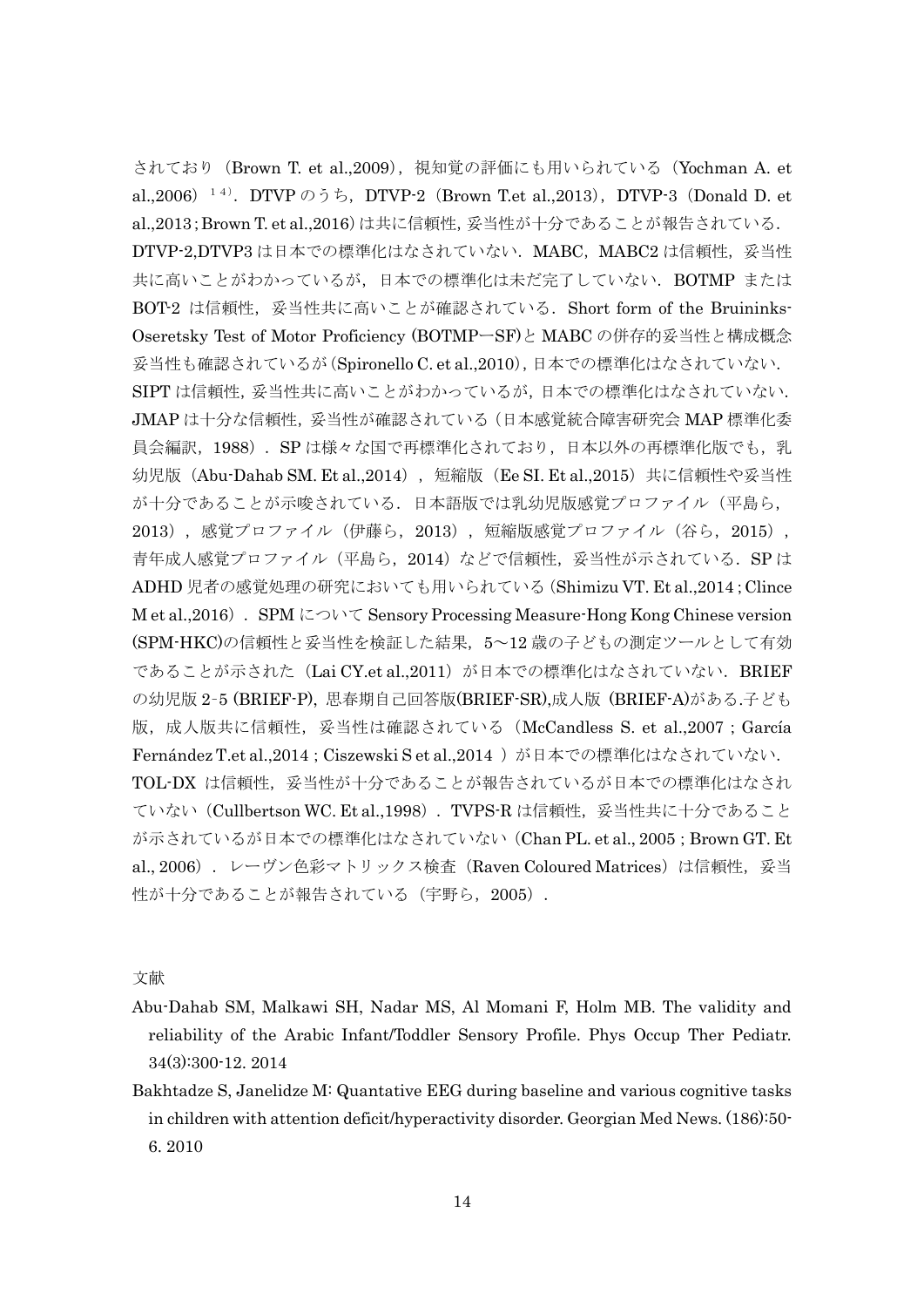- Brown T, Unsworth C, Lyons C. An evaluation of the construct validity of the Developmental Test of Visual-Motor Integration using the Rasch Measurement Model. Aust Occup Ther J. 56(6):393-402. 2009
- Brown CE, Dunn W 著(辻井正次監修:萩原拓、岩永竜一郎、伊藤大幸、谷伊織)(2015): AASP 青年・成人感覚プロファイル.日本文化科学社
- Brown GT, Gaboury I: The measurement properties and factor structure of the Test of Visual-Perceptual Skills-Revised: implications for occupational therapy assessment and practice. Am J Occup Ther. 60(2):182-93. 2006
- Brown T, Hockey SC. The validity and reliability of developmental test of visual perception-2nd edition (DTVP-2). Phys Occup Ther Pediatr. 33(4):426-39. 2013
- Brown T. Validity and Reliability of the Developmental Test of Visual Perception Third Edition (DTVP-3). Occup Ther Health Care. 30(3):272-88. 2016 Bryze K, Atchison BT.: Naturalistic assessment of functional performance in school
- settings: reliability and validity of the School AMPS scales. J Outcome Meas. 4(1):491- 512. 2000
- Chan PL, Chow SM: Reliability and validity of the Test of Visual-Perceptual Skills (Non-Motor)--Revised for Chinese preschoolers. Am J Occup Ther. 59(4):369-76. 2005
- Cho H, Ji S, Chung S, Kim M, Joung YS. Motor function in school-aged children with attention-deficit/hyperactivity disorder in Korea. Psychiatry Investig. 11(3):223-7. 2014
- Ciszewski S, Francis K, Mendella P, Bissada H, Tasca GA: Validity and reliability of the behavior rating inventory of executive function - adult version in a clinical sample with eating disorders. Eat Behav. 15(2):175-81. 2014
- Clince M, Connolly L, Nolan : Comparing and Exploring the Sensory Processing Patterns of Higher Education Students With Attention Deficit Hyperactivity Disorder and Autism Spectrum Disorder. Am J Occup Ther. 70(2):7002250010p1-9. 2016
- Culbertson WC, Zillmer EA: The Construct Validity of The Tower of London DX As a Measure of The Executive Functioning of ADHD Children Assessment 5: 215-226, 1998
- Donald D. Hammill, Nils A. Pearson, Judith K. Voress: Developmental Test of Visual Perception - Third Edition (DTVP-3). Pearson, 2013
- Ee SI, Loh SY, Chinna K, Marret MJ. Cross-Cultural Adaptation and Psychometric Properties of the Malay Version of the Short Sensory Profile. Phys Occup Ther Pediatr. 1:1-14. 2015 Ayres AJ: Sensory Integration and Praxis Tests (SIPT). WPS, 1989
- Fingerhut P, Madill H, Darrah J, Hodge M, Warren S: Classroom-based assessment: validation for the school AMPS. Am J Occup Ther. 56(2):210-3. 2002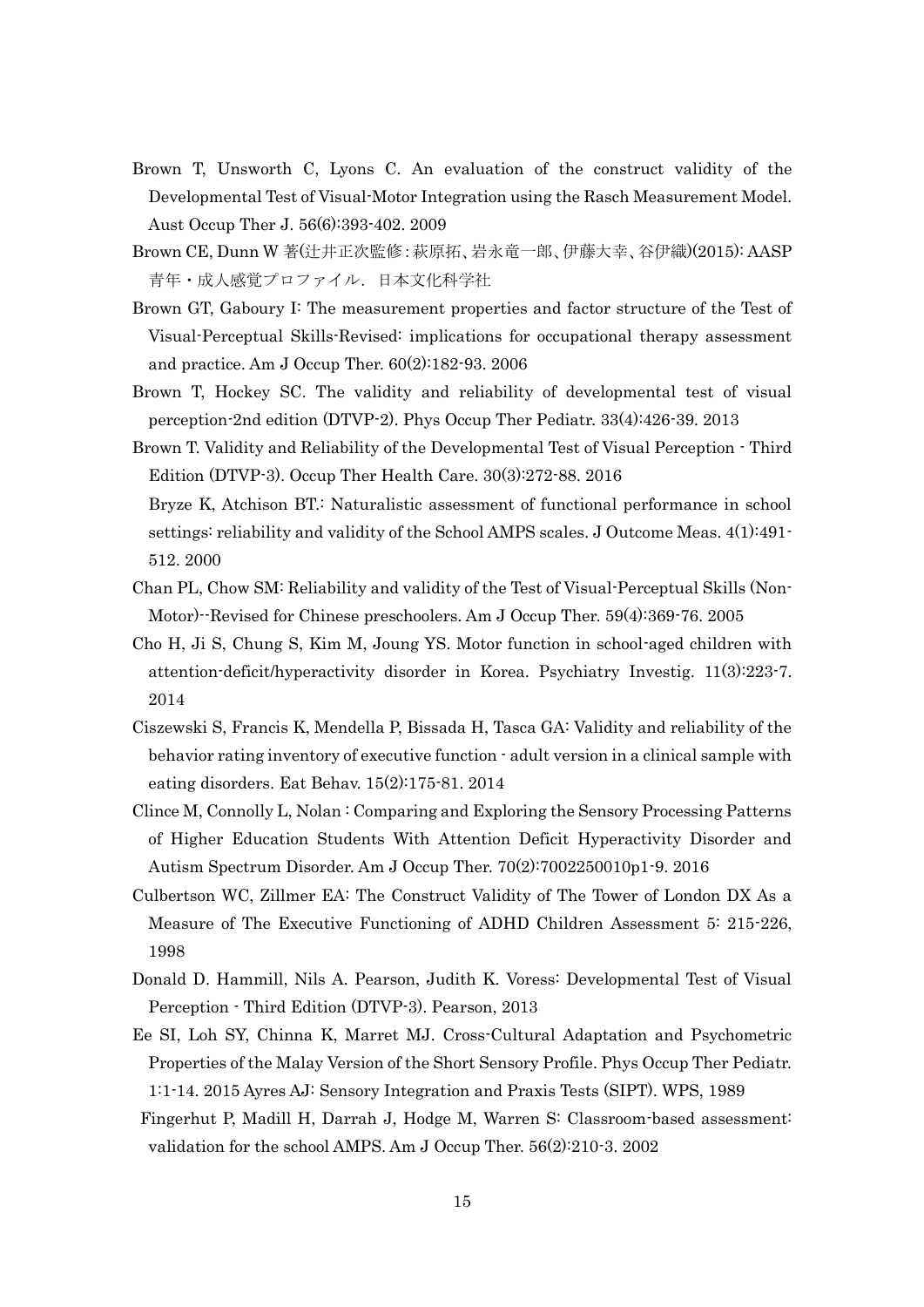- Dunn W: The Sensory Profile: User's Manual. San Antonio, TX: Psychological Corporation. 1999.
- Dunn W: Infant/Toddler Sensory Profile. San Antonio, TX: Psychological Corporation. 2002.
- García Fernández T, González-Pienda JA, Rodríguez Pérez C, Álvarez García D, Álvarez Pérez L. Psychometric characteristics of the BRIEF scale for the assessment of executive functions in Spanish clinical population. Psicothema.;26(1):47-52. 2014
- Germano GD, Pinheiro FH, Okuda PM, Capellini SA. Visual-motor perception in students with attention deficit with hyperactivity disorder. Codas. 25(4):337-41. 2013
- Hahn-Markowitz J, Manor I, Maeir A. Effectiveness of cognitive- functional (Cog-Fun) intervention with children with attention deficit hyperactivity disorder. A pilot study. Am J Occup Ther. 65(4):384-392, 2011
- Henderson S, Sugden D: Movement Assessment Battery for Children. London: The Psychological Corporation. 1992
- Henderson S, Sugden D, Barnett A: Movement Assessment Battery for Children 2nd edn. Examiner's manual. London: Harcourt Assessment. 2007
- Iwanaga R, Ozawa H, Kawasaki C, Tsuchida R: Characteristics of the sensory-motor, verbal and cognitive abilities of preschool boys with attention deficit/hyperactivity disorder combined type. Psychiatry Clin Neurosci. 60(1):37-45. 2006
- Jung H, Woo YJ, Kang JW, Choi YW, Kim KM.: Visual perception of ADHD children with sensory processing disorder. Psychiatry Investig. 11(2):119-23. 2014
- Lai CY, Chung JC, Chan CC, Li-Tsang CW.: Sensory processing measure-HK Chinese version: psychometric properties and pattern of response across environments. Res Dev Disabil. 32(6):2636-43. 2011
- Mao HY, Kuo LC, Yang AL, Su CT: Balance in children with attention deficit hyperactivity disorder-combined type. Res Dev Disabil. 35(6):1252-8. 2014
- McCandless S, O' Laughlin L: The Clinical Utility of the Behavior Rating Inventory of Executive Function (BRIEF) in the diagnosis of ADHD. J Atten Disord. 10(4):381-9. 2007
- Mulligan S: An analysis of score patterns of children with attention disorders on the Sensory Integration and Praxis Tests. Am J Occup Ther. 1996 Sep;50(8):647-54.
- Razavieh A, Shahim S: Retest reliability of the Wechsler Preschool and Primary Scale of Intelligence restandardized in Iran. Psychol Rep. 66(3 Pt 1):865-6. 1990
- Raven JC(杉下守弘・山崎久美子訳) :レーヴン色彩マトリックス検査. 日本文化科学社. 1993
- Riccio CA, Wolfe ME, Romine C, Davis B, Sullivan JR. The Tower of London and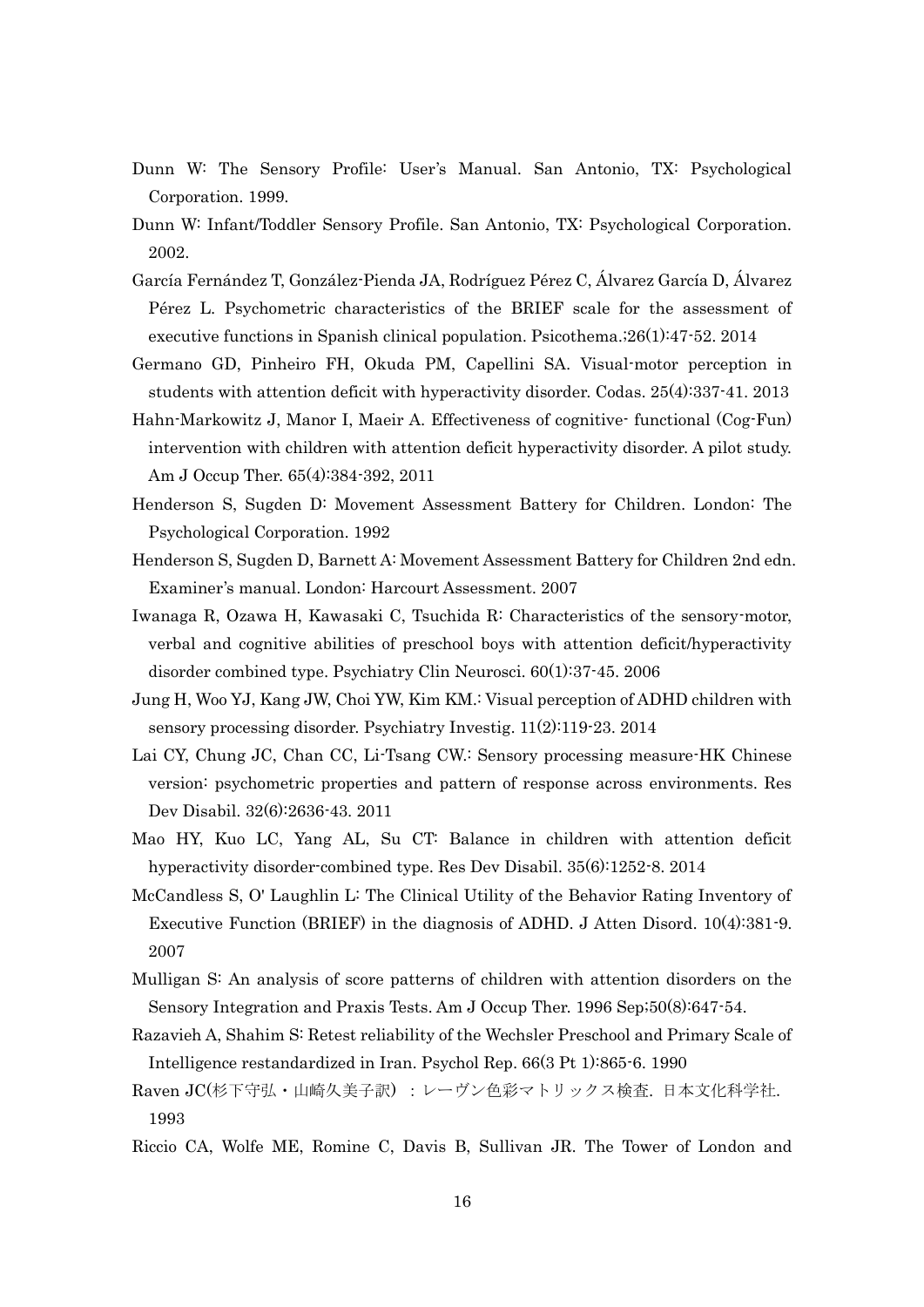neuropsychological assessment of ADHD in adults. Arch Clin Neuropsychol. 19(5):661- 71. 2004

- Ryan JJ, Glass LA, Bartels JM: Internal consistency reliability of the WISC-IV among primary school students'. Psychol Rep. 104(3):874-8. 2009
- Shimizu VT, Bueno OF, Miranda MC: Sensory processing abilities of children with ADHD. Braz J Phys Ther. 18(4):343-52. 2014
- Sparrow,S., Cicchetti, D.B., &Balla, D.A.(2005).Vineland adaptive behavior scales second edition. Circle Pines, MN: AGS Publishing.
- Spironello C, Hay J, Missiuna C, Faught BE, Cairney J. Concurrent and construct validation of the short form of the Bruininks-Oseretsky Test of Motor Proficiency and the Movement-ABC when administered under field conditions: implications for screening. Child Care Health Dev. 36(4):499-507. 2010
- Venetsanou F, Kambas A, Aggeloussis N, Serbezis V, Taxildaris K. Use of the Bruininks-Oseretsky Test of Motor Proficiency for identifying children with motor impairment. Dev Med Child Neurol. 49(11):846-8. 2007

Yochman A, Ornoy A, Parush S. Co-occurrence of developmental delays among preschool children with attention-deficit-hyperactivity disorder. Dev Med Child Neurol. 48(6):483- 8. 2006

- Wechsler D (日本版 WAIS-III 刊行委員会訳編):日本版 WAIS-III 理論マニュアル.日本文 化科学社.東京.2006
- 伊藤大幸,谷伊織,行廣隆次,内山登紀夫,小笠原恵,黒田美保,稲田尚子,萩原拓,原幸 一,岩永竜一郎,井上雅彦,村上隆,染木史緒,中村和彦,杉山登志郎,内田裕之,市川 宏伸,田中恭子,辻井正次. 日本版 Vineland-Ⅱ適応行動尺度の開発―不適応行動尺度の 信頼性・妥当性に関する報告.精神医学.54(9):889-898,2012
- 伊藤大幸,平島太郎,萩原拓,岩永竜一郎,谷伊織,行廣隆次,内山登紀夫,小笠原恵,黒 田美保,稲田尚子,原幸一,井上雅彦,村上隆,染木史緒,中村和彦,杉山登志郎,内田 裕之,市川宏伸,辻井正次. 日本版感覚プロフィールの標準化:信頼性および標準値の検 討. 精神医学.55(6):537-548, 2013 田中教育研究所編: 就学児版 田中ビネー知能検査Ⅴ. 田研出版. 2008
- 宇野彰, 新家尚子, 春原則子, 金子真人: 健常児におけるレーヴン色彩マトリックス検査― 学習障害児や小児失語症児のスクリーニ ングのために―. 音声言語医学. 46: 185-189, 2005
- 田中教育研究所編著: 田中ビネー知能検査法(1987 年改訂版). 田研出版. 1987
- 谷伊織, 伊藤大幸, 平島太郎, 岩永竜一郎, 萩原拓, 行廣隆次, 内山登紀夫, 小笠原恵, 黒田 美保, 稲田尚子, 原幸一, 井上雅彦, 村上隆, 染木史緒, 中村和彦, 杉山登志郎, 内田裕之, 市川宏伸, 辻井正次: 日本版短縮感覚プロフィールの標準化 標準値および信頼性・妥当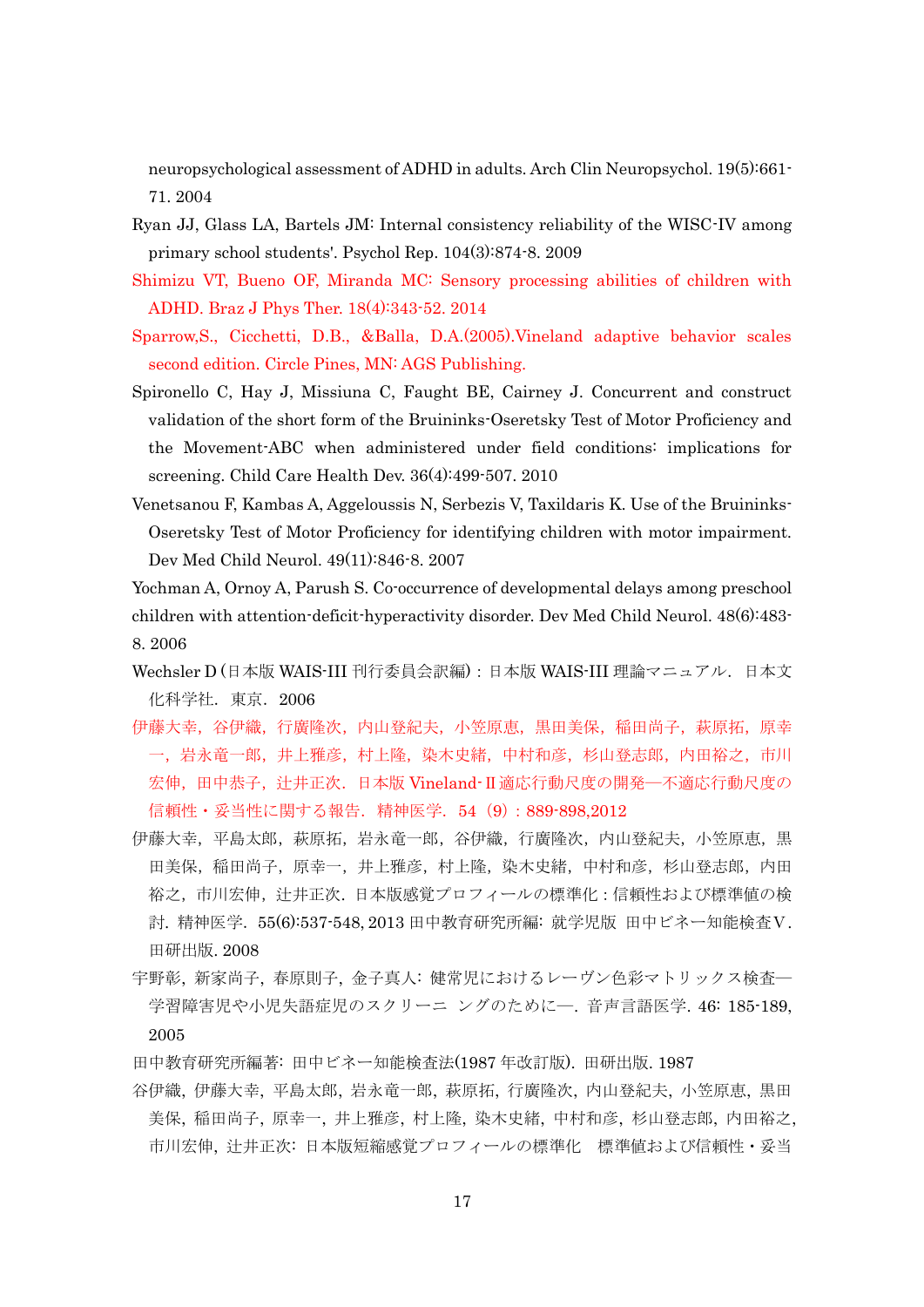性の検討. 精神医学 57(6) :419-429, 2015

中井昭夫:協調運動のアセスメント:DCDQ-R, Movement-ABC2(M-ABC2)(辻井正次監修: 発達障害児者支援とアセスメントのガイドライン. pp257-264) 金子書房. 2014

- 日本感覚統合障害研究会 MAP 標準化委員会編訳 (1988)日本版ミラー幼児発達スクリーニ ング検査マニュアル
- 平島太郎・伊藤大幸・岩永竜一郎・萩原拓・谷伊織・行廣隆次・松本かおり・内山登紀夫・ 小笠原恵・黒田美保・稲田尚子・原幸一・井上雅彦・村上隆・染木史緒・中村和彦・杉山 登志郎・内田裕之・市川宏伸・辻井正次. 日本版乳幼児感覚プロフィールの標準化:信頼 性および標準値の検討. 精神医学. 55(8):785-795, 2013.
- 平島太郎, 伊藤大幸, 岩永竜一郎, 萩原拓, 谷伊織, 行廣隆次, 大西将史, 内山登紀夫, 小笠 原恵, 黒田美保, 稲田尚子, 原幸一, 井上雅彦, 村上隆, 染木史緒, 中村和彦, 杉山登志郎, 内田裕之, 市川宏伸, 辻井正次:日本版青年・成人感覚プロフィールの構成概念妥当性 自閉症サンプルに基づく検討.精神医学 56(2): 123-132. 2014
- 古山千佳子, 吉川 ひろみ, 高木 雅之, 引野 里絵, 松田 かほる:School AMPS を用いた作 業療法の試み. 作業療法. 29(6): 780-788,2010
- 古山千佳子, 吉川ひろみ, 高木雅之, 引野里絵, 林優子: 発達障害児の課題遂行能力におけ るスクール AMPS に基づいた提案の効果. 作業療法. 33(1): 75-80, 2014

## 3. ADHD児の作業遂行の評価には何があるか?

■推奨

○Assessment of Motor and Process Skills (AMPS)は作業遂行について何らかの配慮が 必要な子どもから高齢者まで評価できる.対象者自身が遂行したい・する必要のある ADL /IADL 課題をするための能力を評価するという,作業遂行のテストである.ADHD 児 の評価にも AMPS が用いられることがある(Gol D.& Jarrus T.,2005).(推奨グレード A1)

■エビデンス

AMPS は信頼性, 妥当性共に十分であることが確認されている (Munkholm M. et al., 2012; Fisher AG. Et al., 1992; Goto S et al., 1996; Gantschning BE et al., 2015)

- Fisher AG, Liu Y, Velozo CA, Pan AW. Cross-cultural assessment of process skills. Am J Occup Ther. 46(10):876-85. 1992
- Gantschnig BE, Fisher AG, Page J, Meichtry A, Nilsson I. Differences in activities of daily living (ADL) abilities of children across world regions: a validity study of the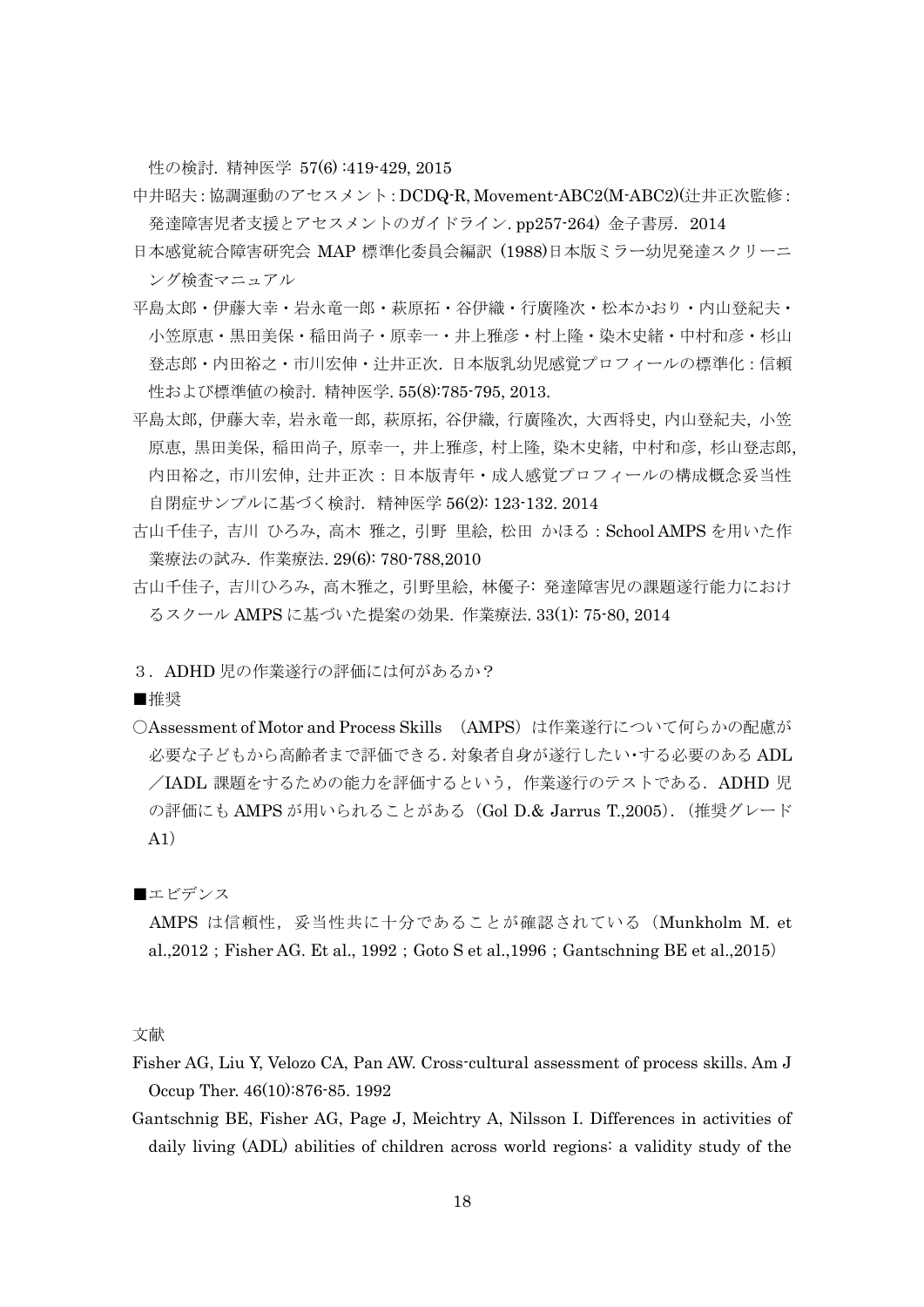assessment of motor and process skills. Child Care Health Dev. 41(2):230-8. 2015

- Gol D, Jarus T: Effect of a social skills training group on everyday activities of children with attention-deficit-hyperactivity disorder. Dev Med Child Neurol.  $47(8)$ :539-45. 2005
- Goto S, Fisher AG, Mayberry WL: The assessment of motor and process skills applied cross-culturally to the Japanese. Am J Occup Ther. 50(10):798-806. 1996
- Munkholm M, Löfgren B, Fisher AG. Reliability of the school AMPS measures. Scand J Occup Ther. 19(1):2-8. 2012

4.本人・保護者の意思を反映した子ども参加型の評価は何があるか

■推奨

- ○Canadian Occupational Performance Measure (COPM) は作業遂行に対するクライエ ントのとらえ方の継時的な変化を調べることを目的に作られた個別的尺度である(Law M et al.,1998).ADHD 児の研究においても介入効果の測定に使用されてきた(Hahn-Markowitz J.et al., 2011). (推奨グレード A1)
- ○Goal attainment scaling (GAS)は個々の目標を対象者とのディスカッションを通して 設定し、それに到達するまでの量的スケールを設定し、評価する. GAS は OT の研究や 実践に使われることが多く,ADHD 児の評価にも用いられている(Rosenberg L.et al.,2015).

(推奨グレード A1)

■エビデンス

COPM の信頼性と妥当性は十分であることが示されている(Law M. et al.,1998).GAS の信頼性,妥当性は十分あることが示されている (Rosenberg L. etal., 2015; Stolee P. et al., 1999; Stolee P. et al., 1992).

- Hahn-Markowitz J, Manor I, Maeir A. Effectiveness of cognitive-functional (Cog-Fun) intervention with children with attention deficit hyperactivity disorder: a pilot study. Am J Occup Ther. 65(4):384-92. 2011
- Law M, Baptiste S, Carswell A, McColl MA, Polatajko H, Pollock N (吉川ひろみ訳): Canadian Occupational Performance Measure (COPM)カナダ作業遂行測定. 大学教育 出版. 岡山, 1998
- Rosenberg L, Maeir A, Yochman A, Dahan I, Hirsch I. Effectiveness of a cognitivefunctional group intervention among preschoolers with attention deficit hyperactivity disorder: a pilot study. Am J Occup Ther. 69(3): 1-8.2015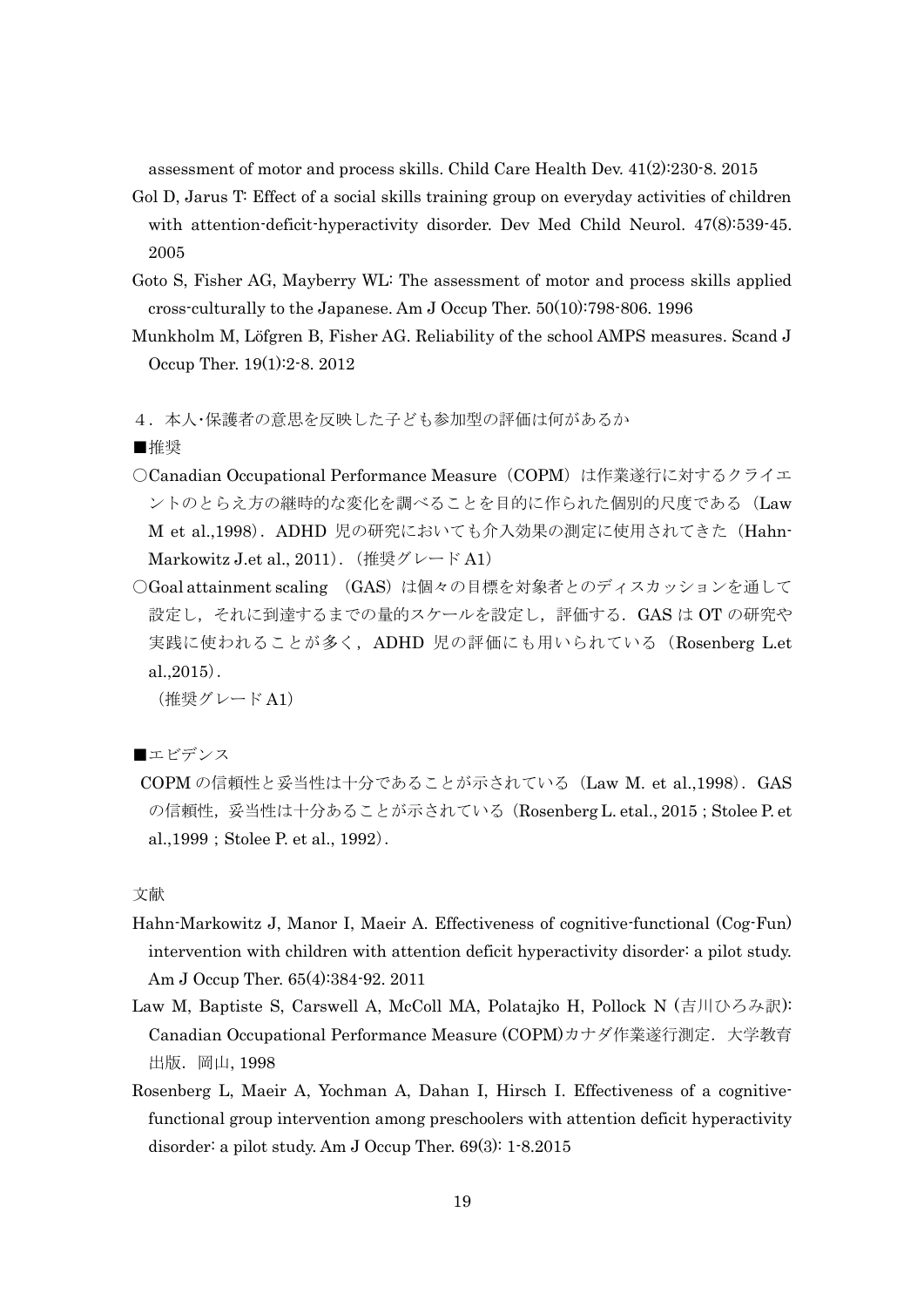- Stolee P, Stadnyk K, Myers AM, Rockwood K. An individualized approach to outcome measurement in geriatric rehabilitation. J Gerontol A Biol Sci Med Sci. 54(12):M641- 7. 1999
- Stolee P, Rockwood K, Fox RA, Streiner DL. The use of goal attainment scaling in a geriatric care setting. J Am Geriatr Soc. 40(6):574-8. 1992
- 5.生理学的検査は ADHD 児の症状把握に有用か
- ■推奨
- ○事象関連脳電位は ADHD 児の評価に用いられてきた (Shen et al.,2011). 薬物治療の効 果を評価する際に用いられることも多かった (Yamamuro K. et al., 2016; Kóbor A. et al.,2015).とりわけ P300 は ADHD 児で異常が見られることが多くの研究で報告されて いる (白根ら, 2004; Peluffo-Ordoñez DH.et al., 2012; Janssen TW. et al., 2016). Mismatch negativity も ADHD の治療効果判定などで用いられており,ADHD 児者では 薬物治療によってその振幅が増大することがわかっている(Yamamura K. et al.,2016). (推奨グレード A1)

■エビデンス

事象関連脳電位,P300 の信頼性と妥当性は十分であることが示されている.

- Janssen TW, Geladé K, van Mourik R, Maras A, Oosterlaan J: An ERP source imaging study of the oddball task in children with Attention Deficit/Hyperactivity Disorder. Clin Neurophysiol. 127(2):1351-7. 2016
- Kóbor A, Takács Á, Bryce D, Szűcs D, Honbolygó F, Nagy P, Csépe V: Children With ADHD Show Impairments in Multiple Stages of Information Processing in a Stroop Task: An ERP Study. Dev Neuropsychol. 40(6):329-47. 2015
- Peluffo-Ordoñez DH, Martinez-Vargas JD, Castellanos-Dominguez G. Effect of latency on clustering of P300 recordings for ADHD discrimination. Conf Proc IEEE Eng Med Biol Soc. 2012:5202-5. 2012
- Shen IH, Tsai SY, Duann JR. Inhibition control and error processing in children with attention deficit/hyperactivity disorder: an event-related potentials study. Int J Psychophysiol. 81(1):1-11. 2011
- Yamamuro K, Ota T, Iida J, Nakanishi Y, Matsuura H, Uratani M, Okazaki K, Kishimoto N, Tanaka S, Kishimoto T.: Event-related potentials reflect the efficacy of pharmaceutical treatments in children and adolescents with attention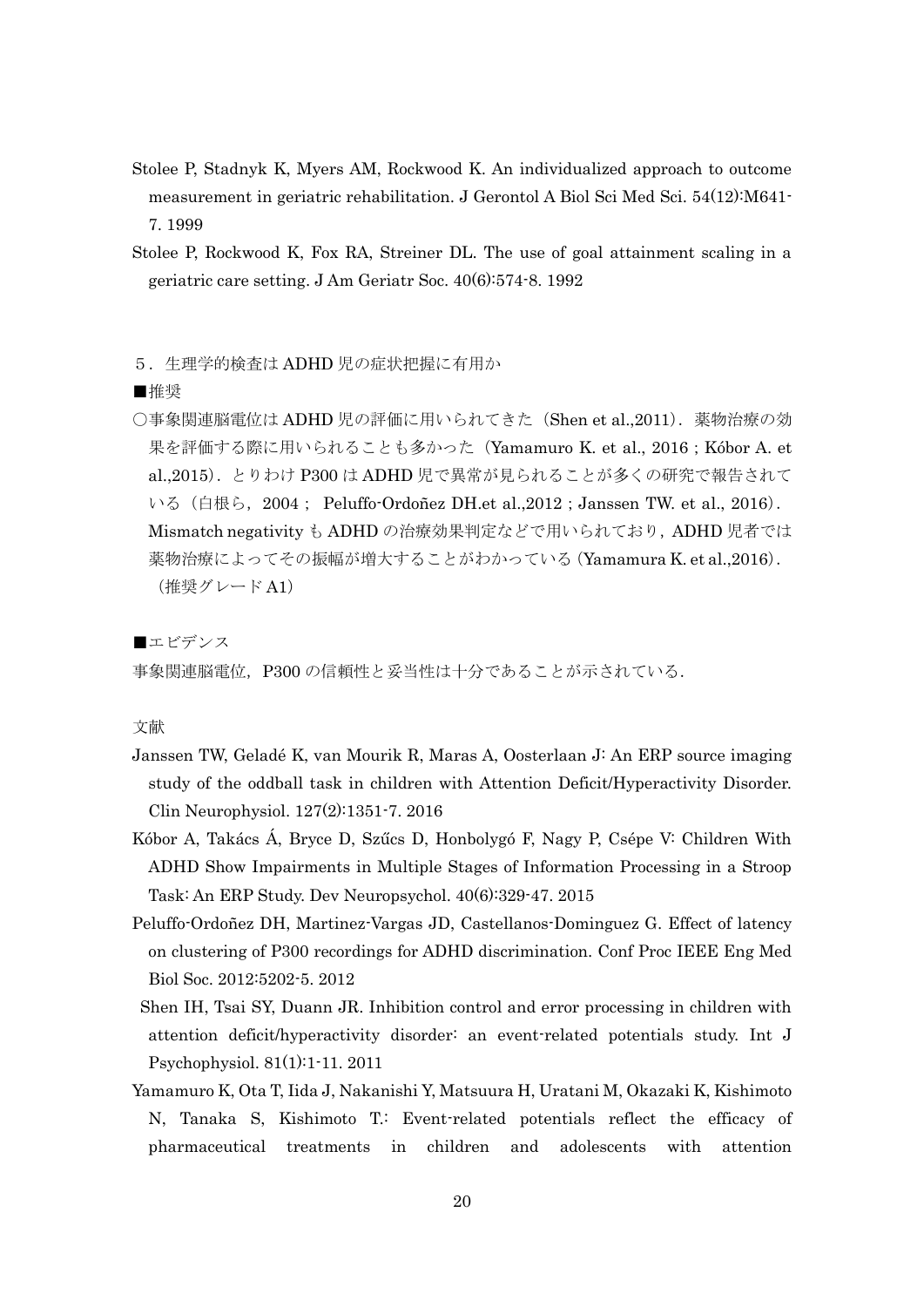deficit/hyperactivity disorder. Psychiatry Res. 30;242:288-94. 2016

- 白根聖子, 稲垣真澄, 佐田佳美, 加我牧子: 漢字および図形に対する認知機能評価(第3報) 注意欠陥/多動性障害児の視覚性単一波形 P300 の特徴, 脳と発達, 36(4): 296-303, 2004
- 6.ADHD 児の親の評価には何があるか?

## ■推奨

○Parenting Relationship Questionnaire (PRQ) (Kamphaus RW. Et al.,2006) は親の視 点による親子関係についてとらえる評価である. 幼児版(ages 2-5), 子ども・思春期版 (ages 6–18)がある.ADHD 児の親子関係をとらえるために用いられることもある (Cantrill A. et al.,2015).(推奨グレード C)

■エビデンス

PRQ の信頼性・妥当性については示されているが、日本での標準化はなされていない.

- Cantrill A, Wilkes-Gillan S, Bundy A, Cordier R, Wilson NJ. An eighteen-month followup of a pilot parent-delivered play-based intervention to improve the social play skills of children with attention deficit hyperactivity disorder and their playmates. Aust Occup Ther J. 62(3):197-207. 2015
- Kamphaus RW, Reynolds CR. Parenting relationship questionnaire. Minneapolis, MN: NCS Pearson; 2006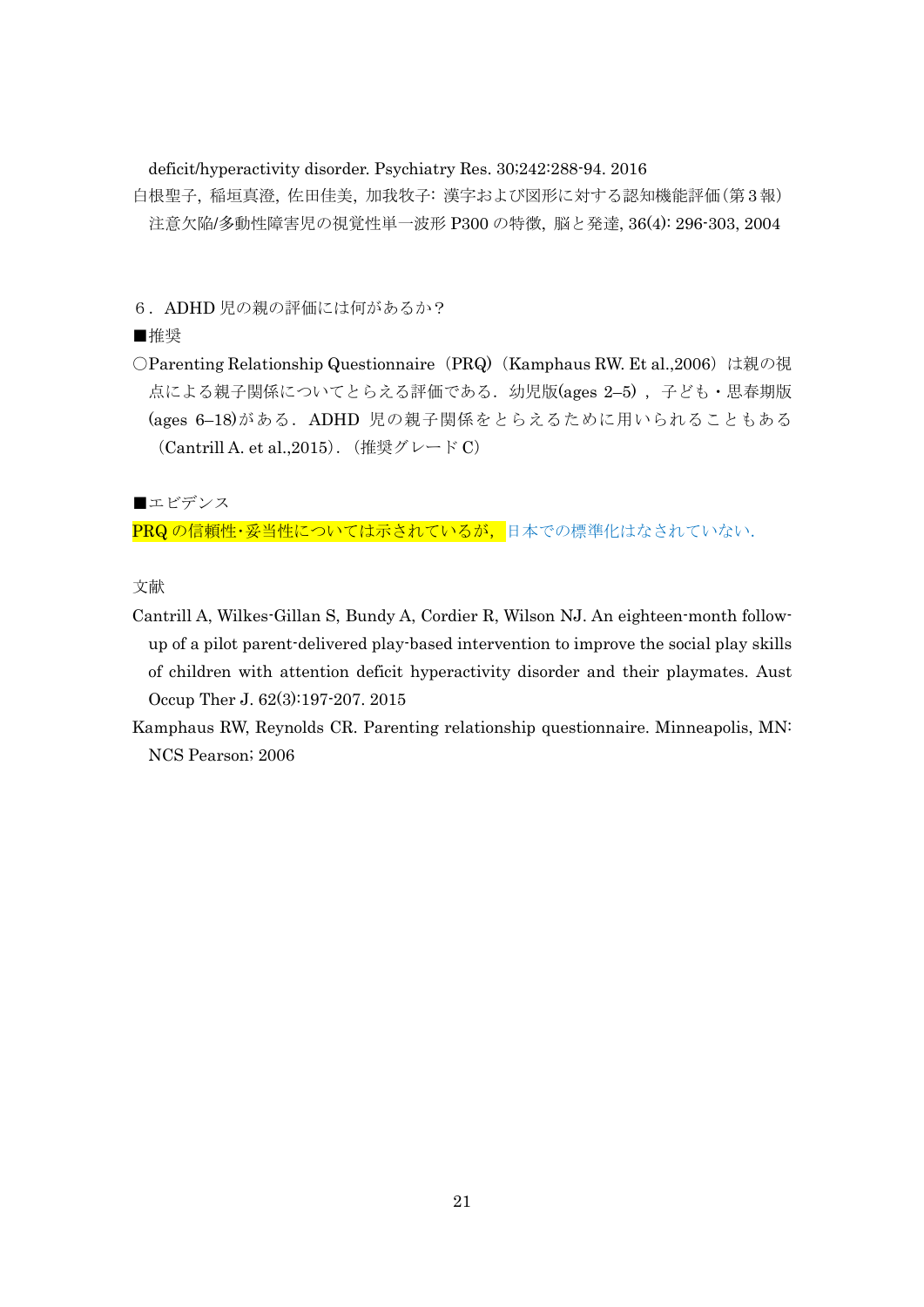第4章 作業療法の推奨グレードとエビデンスレベル

注意欠如・多動症 (Attention Deficit Hyperactivity Disorder; ADHD) への介入

この章では,ADHD児者への介入や支援に関しての情報を紹介する.ADHDへの介入は, 大きく ADHD 児者本人に対して行われるものと ADHD 児者を取り巻く環境すなわち保護 者や保育士,教師などに対して行われるものが使われている.そこでクリニカルクエスチョ ンを ADHD 児者に関する介入である「1.ADHD 児への直接的介入は有効か?」と環境要 因に関する介入である「2.親への介入は ADHD に効果があるのか?」,「3.学校及び教 師へのアプローチは効果があるのか?」を挙げた. なお, ADHD 児に対する介入は地域の 児童デイサービスなどで実施されることが増えていることから,「4.地域の児童デイサー ビスでの支援は効果的か?」というクリニカルクエスチョンも挙げて,それに対応する情報 を整理した.

1.ADHD 児への作業活動やその他の直接的介入は有効か?

■推奨

○School AMPS

School AMPS を用いた観察評価による,学校や幼稚園の教員に対する課題遂行の改善を 目的にした提案により,ADHD 児の行動や運動能力測定値やプロセス能力測定値の改善が 広告されている(古山ら,2010;古山ら,2014).(推奨グレード C1) ○社会スキル訓練(SST)

WHOはADHD児への最初の介入に SST を含めることを推奨している(World Health Organization, 2012). (推奨グレード A)

○認知行動療法

WHO は ADHD 児への最初の介入に SST と共に認知行動療法を含めることを推奨して いる (World Health Organization, 2012). (推奨グレードA)

○グループ療育

ADHD 児に対するグループ療育については,十分な検証はなされていないものの,保護 者の理解や子どもの改善が認められたことが報告されている(石山ら,2010;藤坂,2009). (推奨グレード C1)

○感覚統合療法

ADHD 児に対する感覚統合療法については十分な検証がなされていないが,ADHD 患者 の攻撃性や過覚醒の低減 (Stratton J. et al.,1998) や ADHD 児の行動の改善 (林ら, 2009) が報告されている.(推奨レベル C1)

○感覚運動訓練

ADHD 児に対する感覚運動訓練については,感覚運動能力がわずかに改善したとの報告 がある (Banaschewski T. et al., 2001). (推奨グレード B)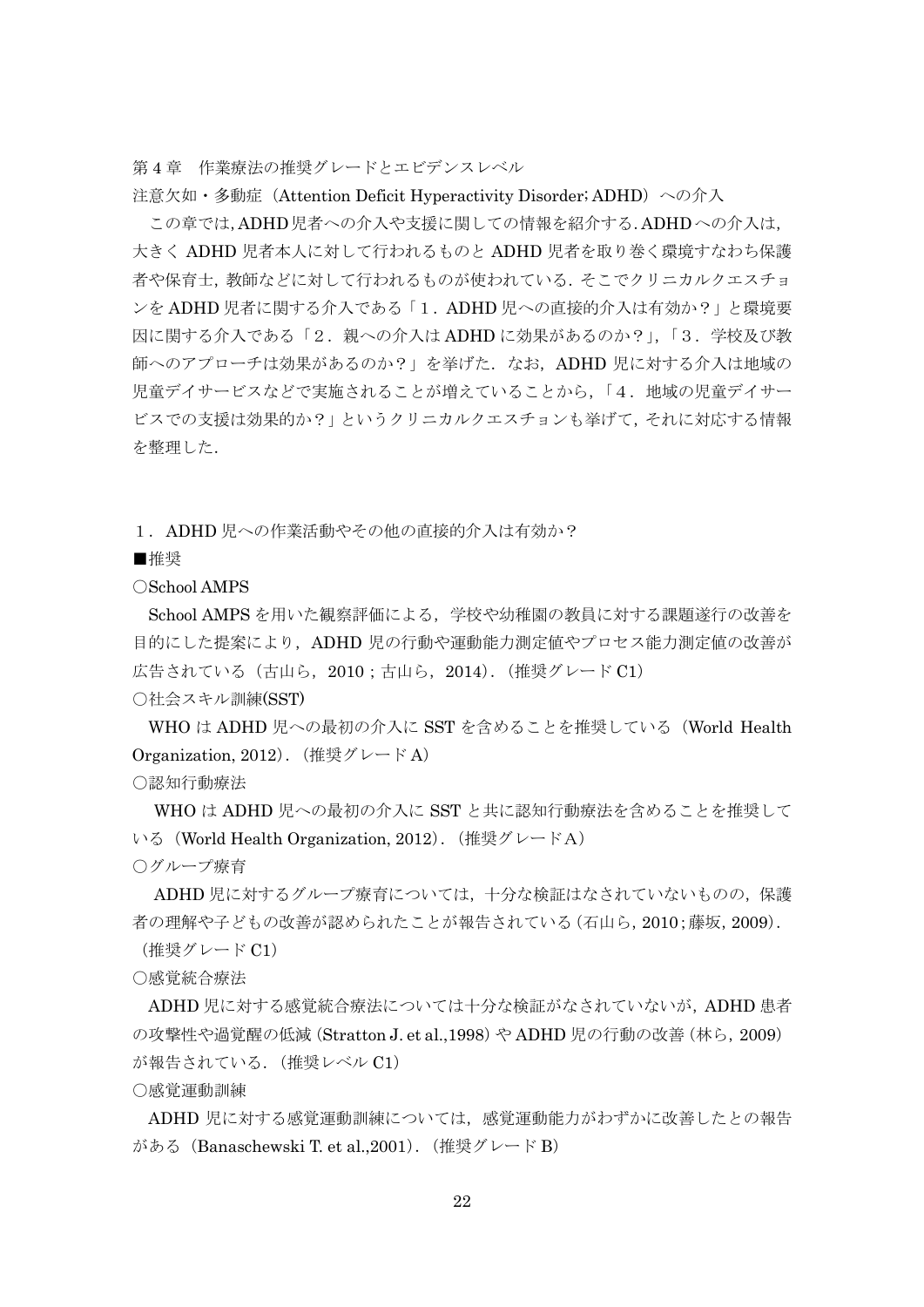#### ○乗馬療法

ADHD 児に対する乗馬療法によって,子どもの行動の改善が報告されている(Cuypers K. et al.,2011).(推奨グレード C1)

#### ■エビデンス

OT が学校で課題遂行の質を School AMPS を用い観察評価した介入では,離席が問題の ADHD 児に対し、教員に対して課題遂行の改善を目的とした提案を行い、改善が認められ たことが報告されている(エビデンスレベル 5)(古山ら,2010).また,ADHD3 名を含む 発達障がい児 11 名の担任教師または担当保育士に School AMPS を用いた提案を行い, 運 動能力測定値やプロセス能力測定値が改善したことが報告されている(古山ら, 2014). (エ ビデンスレベル 4)

27 名の ADHD 児に対して AMPS 基づく意味のある活動を通した社会スキル訓練(例;芸 術,ゲーム,調理)を実施したところ,AMPS 全ての過程スキルや協調運動能力が改善した ことがわかっている(Gol D. et al., 2005)(エビデンスレベル 4). また, 社会スキルトレ ーニングとペアレントトレーニングの組み合わせによって行動や抑うつ/不安などに改善が 見られたことが報告されている (Huang YH. et al.,2015) (エビデンスレベル 2a).

薬物治療を受けている思春期の ADHD 児に対する認知行動療法を RCT で検討したとこ ろ,改善が認められた (エビデンスレベル 1b) (Sproch SE. et al.,2016). また,成人期の 薬物治療中の ADHD 者に対しても効果があることが報告されている(Young S. et al.,2016) (エビデンスレベル 1b).

ADHD 児に対しグループ活動を実施したところ,保護者の理解や子どもの改善が認めら れたことが分かっている(石山,2010;谷藤,2009;藤坂,2009)(すべてエビデンスレベ  $\nu$  5).

感覚統合療法については,薬物依存を持つADHD患者の入院プログラムに感覚統合療 法を1症例に実施した結果、攻撃性や過覚醒が低減したことが報告されている(Statton J. et al.,1998) (エビデンスレベル 5). また, 6 歳と 8 歳の ADHD 児に感覚統合療法を実施 し,二次元尺度を用いた行動解析で,行動の改善が認められたことが分かっている(林ら, 2009)(エビデンスレベル 5).

感覚運動訓練は,ADHD 児 6 名に感覚運動訓練,6 名に認知行動療法を実施したところ, 感覚運動訓練群は感覚運動能力がわずかに改善し,認知行動療法では衝動性を抑えること  $\breve{\psi}$ できるようになったことがわかっている (Banaschewski T. et al.,2001) (2a).

乗馬療法については、5 名の ADHD 児に実施したところ, SDQ (Strengths and Difficulties Questionnaire)の総合スコアで改善が見られたことが分かっている(Cuypers K. et al.,  $2011)(4)$ .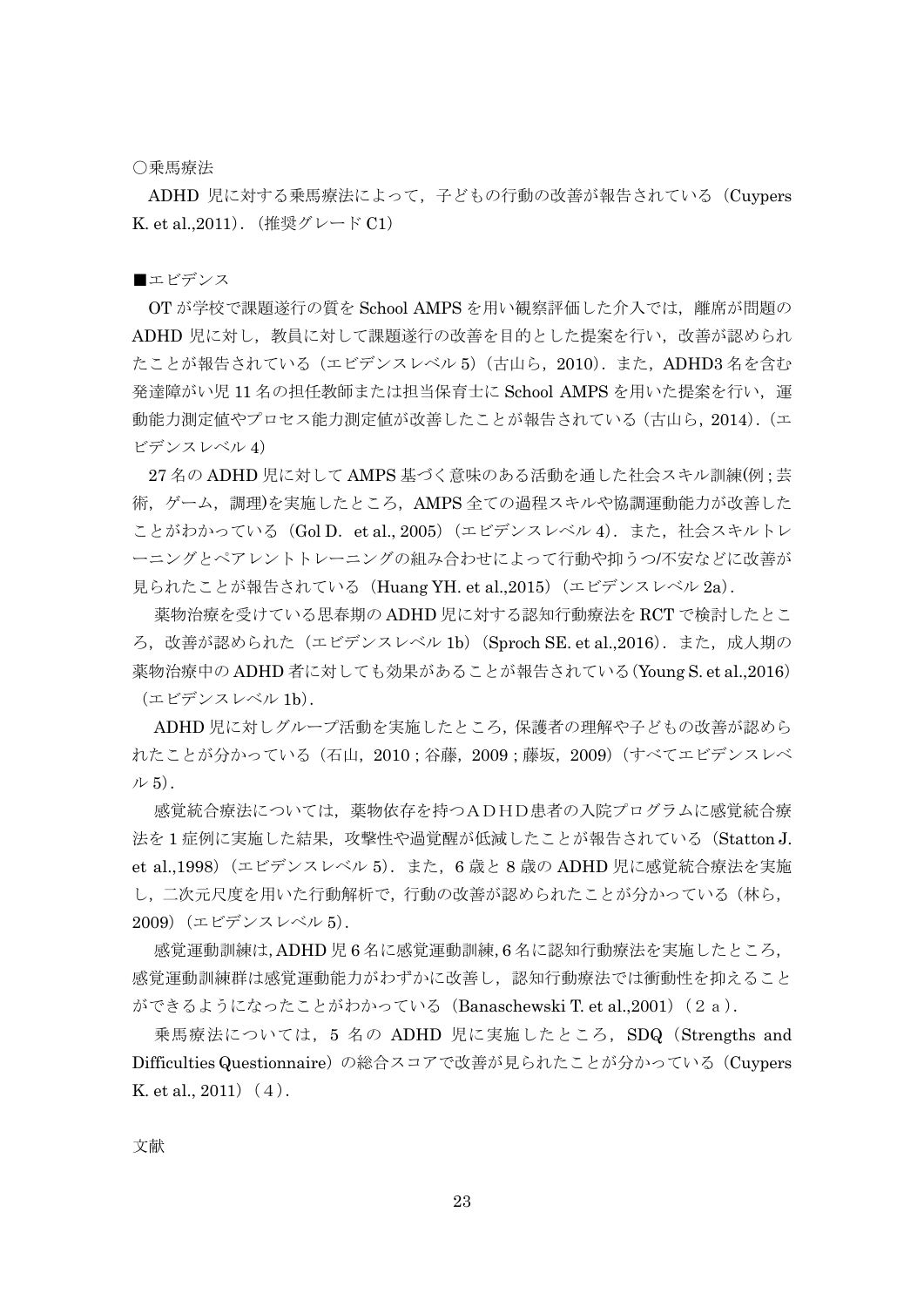- Banaschewski T, Besmens F, Zieger H, Rothenberger A. Evaluation of sensorimotor training in children with ADHD. Percept Mot Skills. 92(1):137-49. 2001
- Cuypers K, De Ridder K, Strandheim A. The effect of therapeutic horseback riding on 5 children with attention deficit hyperactivity disorder: a pilot study. J Altern Complement Med. 17(10):901-8. 2011
- Gol D, Jarus T. Effect of a social skills training group on everyday activities of children with attention-deficit-hyperactivity disorder. Dev Med Child Neurol. 47(8):539-45. 2005
- Huang YH, Chung CY, Ou HY, Tzang RF, Huang KY, Liu HC, Sun FJ, Chen SC, Pan YJ, Liu SI: Treatment effects of combining social skill training and parent training in Taiwanese children with attention deficit hyperactivity disorder. J Formos Med Assoc. 114(3):260-7. 2015
- Sprich SE, Safren SA, Finkelstein D, Remmert JE, Hammerness P: A randomized controlled trial of cognitive behavioral therapy for ADHD in medication-treated adolescents. J Child Psychol Psychiatry. 57(11):1218-1226. 2016
- Stratton J, Gailfus D. A new approach to substance abuse treatment. Adolescents and adults with ADHD. J Subst Abuse Treat. 15(2):89-94. 1998Young S, Emilsson B, Sigurdsson JF, Khondoker M, Philipp-Wiegmann F, Baldursson G, Olafsdottir H, Gudjonsson G: A randomized controlled trial reporting functional outcomes of cognitive-behavioural therapy in medication-treated adults with ADHD and comorbid psychopathology. Eur Arch Psychiatry Clin Neurosci. 17. 2016

World Health Organization: [http://www.who.int/mental\\_health/mhgap/e](http://www.who.int/mental_health/mhgap/)vidence/ child/q7/en/, 2012

- 石山 浩之: 発達障害児に対するグループ指導--「げんきクラブ」の紹介. 山形県作業療法士 会誌, 8(1): 9-13, 2010
- 谷藤 弘知: 児童デイサービスと広汎性発達障害児への作業療法. 北海道作業療法, 26(3): 100-106, 2009
- 林隆,木戸久美子,稲垣真澄: 二次元尺度を用いた行動解析による ADHD 児に対する感覚 統合訓練の有効性の評価. 第 44 回日本発達障害学会研究大会発表論文集. 106-107, 200
- 藤坂広幸: 発達障害児に対するチーム診療,グループセラピーにおける作業療法の関わり. 北海道作業療法.25(3): 82-89, 2009
- 古山千佳子, 吉川 ひろみ, 高木 雅之, 引野 里絵, 松田 かほる:School AMPS を用いた作 業療法の試み. 作業療法. 29(6): 780-788, 2010
- 古山千佳子, 吉川ひろみ, 高木雅之, 引野里絵, 林優子: 発達障害児の課題遂行能力におけ るスクール AMPS に基づいた提案の効果. 作業療法. 33(1): 75-80, 2014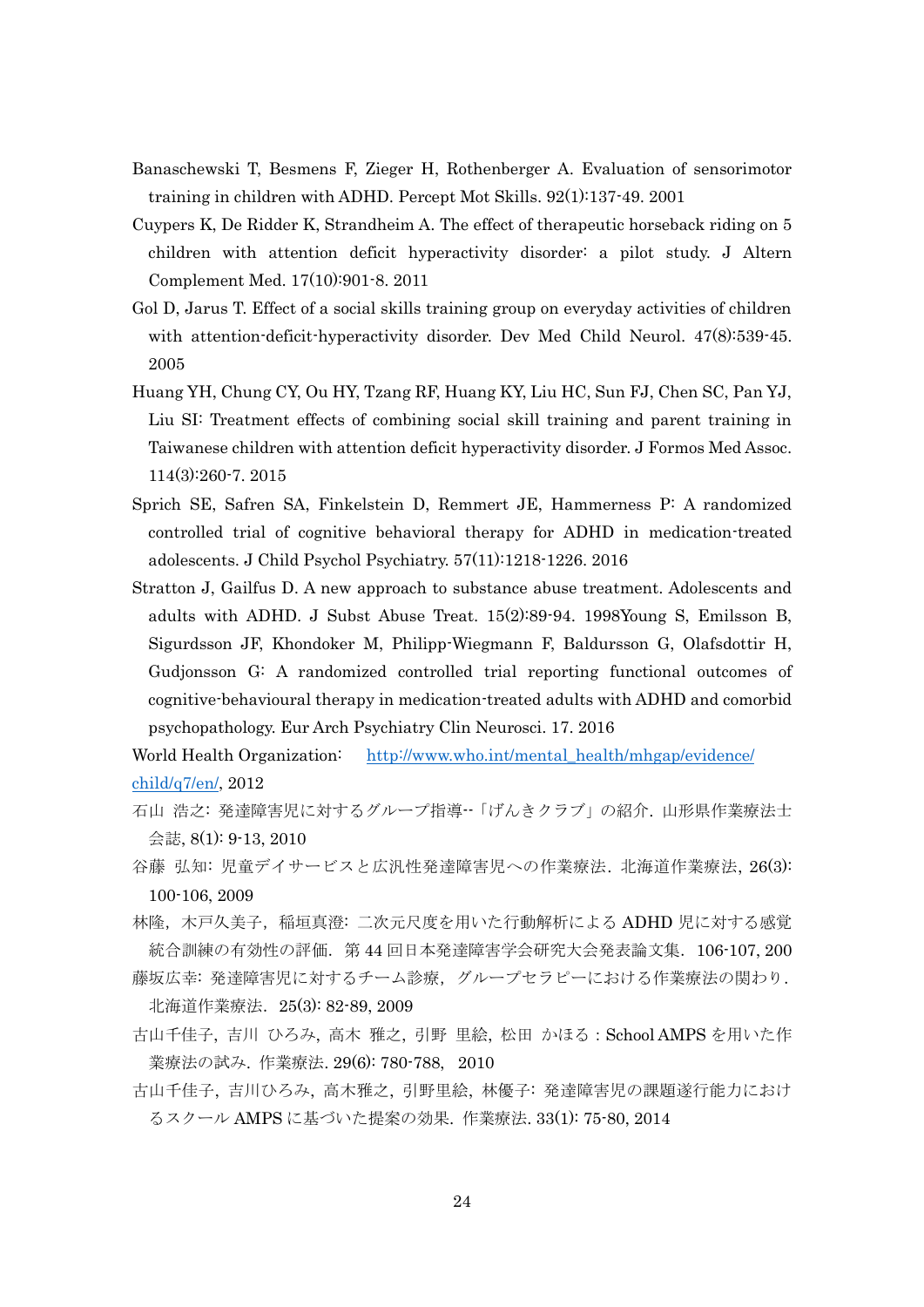2. 親への介入は ADHD に効果があるのか?

■推奨

○ペアレントトレーニング

WHO は ADHD 児に薬物治療を開始する前にペアレントトレーニング,親への教育を行 うことを推奨している (World Health Organization,2012). (推奨グレード A) ○Parent-delivered play based intervention

諸外国ではParent-delivered play based interventionを用いた作業療法士による介入で, ADHD 児のさまざまな行動の改善が報告されている(Wilkes-Gillan S.2014;Wilkes-Gillan S.et al.,2016).(推奨グレード C1)

○親の会への支援

ADHD 児など,発達障害児の保護者への支援に作業療法士が関わることは多い.作業療法 士が親の会支援にかかわることもある. ADHD 児のサマーキャンプを実施して、親の会設 立につなげた報告がある(石附,2002).(推奨グレード C2)

■エビデンス

ADHD 児の保護者に対するペアレントトレーニングを実施したところ、母親のストレス 度などに改善が認められたことが報告されている(伊藤,2009;伊藤,2012;伊藤,2011)

(エビデンスレベル 4). レビュー研究で 5 つの研究で 284 名の ADHD 児へのペアレント トレーニングの効果が検証されており, ADHD 行動, 親のストレス軽減, 親の自信向上に 効果がある可能性が示唆された(Zwi M.et al.,2011)(エビデンスレベル 1).

ペアレントトレーニングの効果のメタ分析では,ADHD 幼児への効果または保護者評定 による ADHD 症状において中等度の効果量で改善が見られることがわかったが、親以外に よる独立した評価では ADHD 症状に効果が認められなかったことが報告されている (Rimestad ML,2016)(エビデンスレベル 1).

Parent-delivered play based intervention によって ADHD 児の社会的遊びの成果が顕 著な改善を示した(Wilkes-Gillan S,2014)(エビデンスレベル 4).18 か月後のフォローア ップにおいてもコミュニケーションスキル,親子関係, ADHD 症状が改善していたことも 報告されている (Wilkes-Gillan S. et al., 2016) (エビデンスレベル 4).

親の会への支援も作業療法士がかかわる親への介入の 1 つであるが、臨床報告にとどま っている(石附,2002)(エビデンスレベル 5).

文献

Rimestad ML, Lambek R, Zacher Christiansen H, Hougaard E. Short- and Long-Term Effects of Parent Training for Preschool Children With or at Risk of ADHD: A Systematic Review and Meta-Analysis. J Atten Disord. 14. pii: 1087054716648775. 2016 Wilkes-Gillan S: The Ultimate Guide to Making Friends: Evaluation of a parent-delivered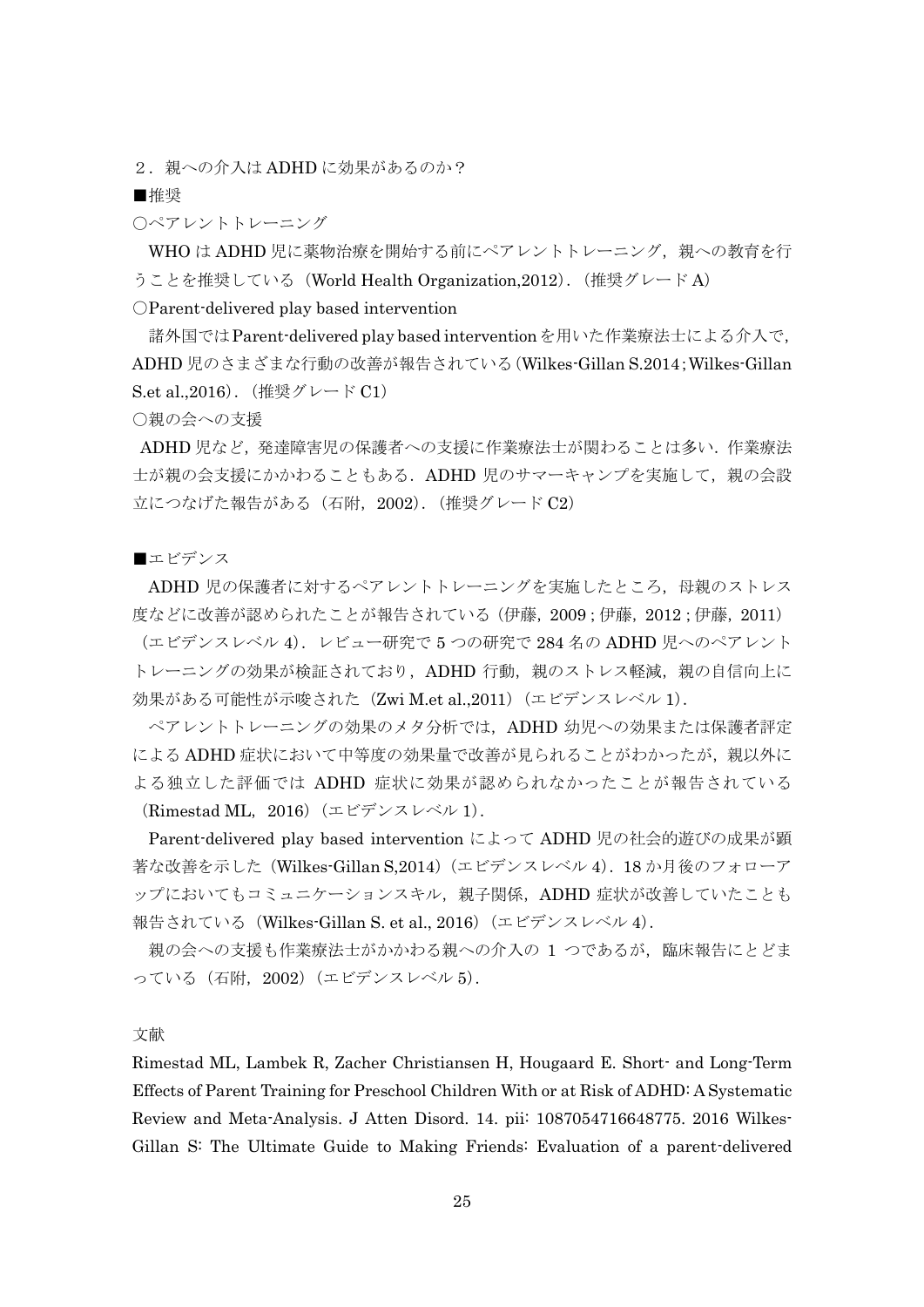playbased intervention for children with ADHD. 日本作業療法学会抄録集 (1880- 6635)48 回 PageCH 1-12-2 2014

Wilkes-Gillan S, Cantrill A, Parsons L, Smith C, Cordier R.: The pragmatic language, communication skills, parent-child relationships, and symptoms of children with ADHD and their playmates 18-months after a parent-delivered play-based intervention. Dev Neurorehabil. 17:1-6. 2016

## World **Health Health Organization:**

[http://www.who.int/mental\\_health/mhgap/e](http://www.who.int/mental_health/mhgap/)vidence/child/q7/en/, 2012

- Zwi M, Jones H, Thorgaard C, York A, Dennis JA: Parent training interventions for Attention Deficit Hyperactivity Disorder (ADHD) in children aged 5 to 18 years. Cochrane Database Syst Rev. 7;(12):CD003018. 2011
- 石附智奈美, 伊藤信寿, 西上忠臣, 前岡幸憲: ADHD 親の会設立に向けての支援: サマーキ ャンプの実施を通して. 作業療法, 21: 575, 2002
- 伊藤 信寿:ペアレント・トレーニングの有用性について 様々な指標を用いて効果が明確 になった 1 事例を通して. 人間と科学: 県立広島大学保健福祉学部誌. 9(1): 39-50, 2009
- 伊藤信寿: ADHD 児をもつ母親への短期間のペアレント・トレーニングの試み. 発達障害研 究. 33(4): 436-446, 2011
- 伊藤信寿: ペアレントトレーニング(第 3 回)ペアレントトレーニングの実際について. 作業 療法ジャーナル. 46(6): 595-601, 2012
- 3. 学校及び教師へのアプローチは効果があるのか?

■推奨

○学校コンサルテーション

児童の検査結果,ビデオ映像を用いた教師へのコンサルテーションの実践が報告されて いる(坂東,2007).学校訪問し教師へのコンサルテーションをしたことにより,ADHD 児 への学校での対応が変わったことがわかっている(中路,2008).School AMPS を用いて 学校や保育園でのコンサルテーションを行ったことによる効果が報告されている(古山ら, 2014).(推奨グレード C1)

○ティーチャーズトレーニング

ペアレントトレーニングを教師や保育士向けにアレンジして作業療法士らが実施したと ころ、担任している子どもの行動の改善が見られたことが確認されている(十枝ら, 2014; 十枝ら,2012).教師に子どもの外向的問題行動への対処法を習得する Prevention Program for Externalizing Problem Behavior (PEP-TE)を受けてもらったところ,ADHD 児の外向 的問題行動が減少したことが明らかになっている (Plueck J. et al.,2015). (推奨グレード B)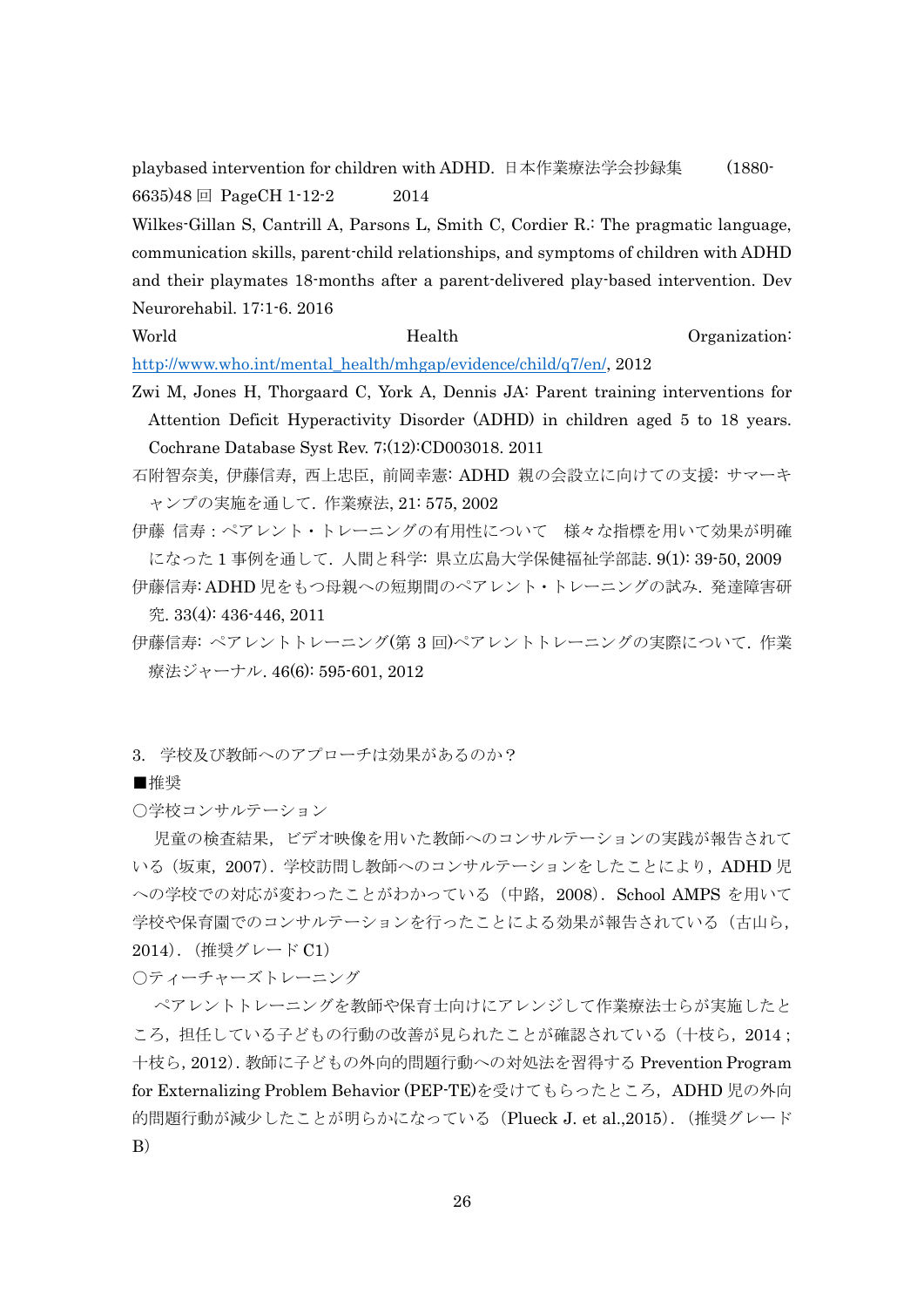■エビデンス

作業療法士による学校コンサルテーションは実践報告(エビデンスレベル 5) (坂東, 2007) や、学校コンサルテーションによる学校の対応の変化が報告されている(中路, 2008)(エ ビデンスレベル 5). また, School AMPS を用いた学校や保育園でのコンサルテーションに よって,子どもの課題遂行能力の向上し,その有用性と必要性が認められた(古山ら,2014) (エビデンスレベル 4).

ペアレントトレーニングを教師や保育士向けにアレンジした「ティーチャーズトレーニ ング」を作業療法士が実施したところ,子どもの行動が改善されたといった効果が確認され ている(十枝ら,2014;十枝ら,2012)(エビデンスレベル 4).また PEP-TE を教師に学 習してもらった結果,ADHD 児の外向的問題行動が減少したことが明らかになっている (Plueck J.et al.,2015)(エビデンスレベル 3).

文献

- Plueck J, Eichelberger I, Hautmann C, Hanisch C, Jaenen N, Doepfner M. Effectiveness of a teacher-based indicated prevention program for preschool children with externalizing problem behavior. Prev Sci. 16(2):233-41. 2015
- 十枝はるか, 宮口英樹, 宅島恭子, 岩永竜一郎: ペアレントトレーニング(第 4 回)ペアレン トトレーニングの応用 : ティーチャートレーニング. 作業療法ジャーナル. 46(8): 1114- 1120, 2012
- 十枝はるか, 岩永竜一郎, 宮口英樹: ペアレント・トレーニング教師版の効果に関する研究. 第 48 回日本作業療法学会抄録集 PCO-18-02, 2014
- 中路純子: 特別支援教育における作業療法士の役割-ADHD 児童の事例報告から-.リハビリ テーション科学ジャーナル. 3:31-39, 2008
- 板東奈保子:普通小学校における通級指導への支援 -ADHD 児童の事例をとおして-. 日本 作業療法学会抄録集. 41: 242-242, 2007
- 古山千佳子, 吉川ひろみ, 高木雅之, 引野里絵, 林優子: 発達障害児の課題遂行能力におけ るスクール AMPS に基づいた提案の効果. 作業療法. 33(1): 75-80, 2014
- 4. 地域の児童デイサービスでの支援は効果的か?

■推奨

○児童デイサービスにおける支援

児童発達支援センターや児童発達支援事業所における ADHD 児の支援は多く行われるよ うになっている(谷藤, 2009). (推奨グレード C1)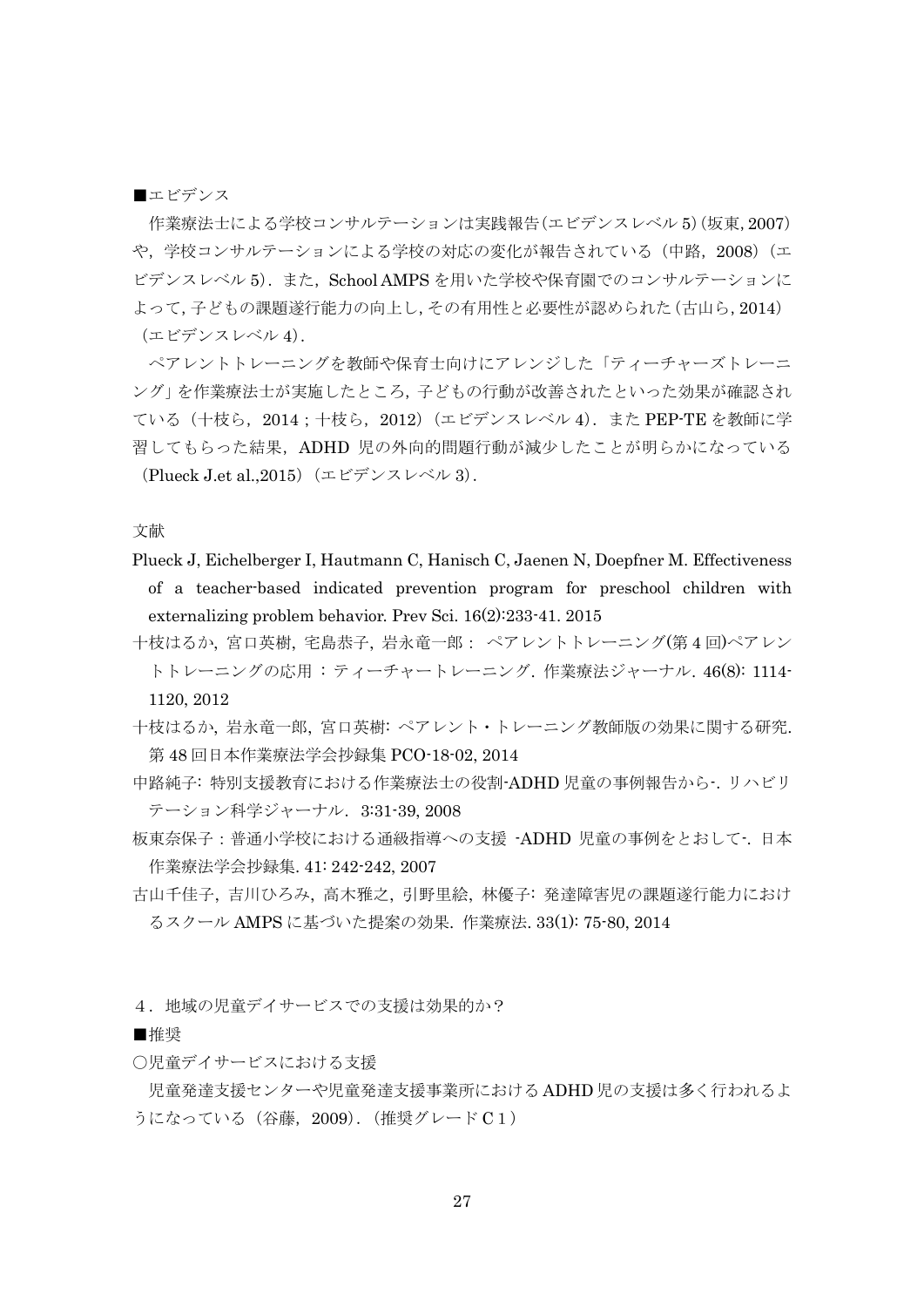## ■エビデンス

児童デイサービスにおける集団療育が子どもの行動改善に役立つことが分かっている (谷藤,2009)(エビデンスレベル 5)

文献

谷藤 弘知: 児童デイサービスと広汎性発達障害児への作業療法. 北海道作業療法, 26(3): 100-106, 2009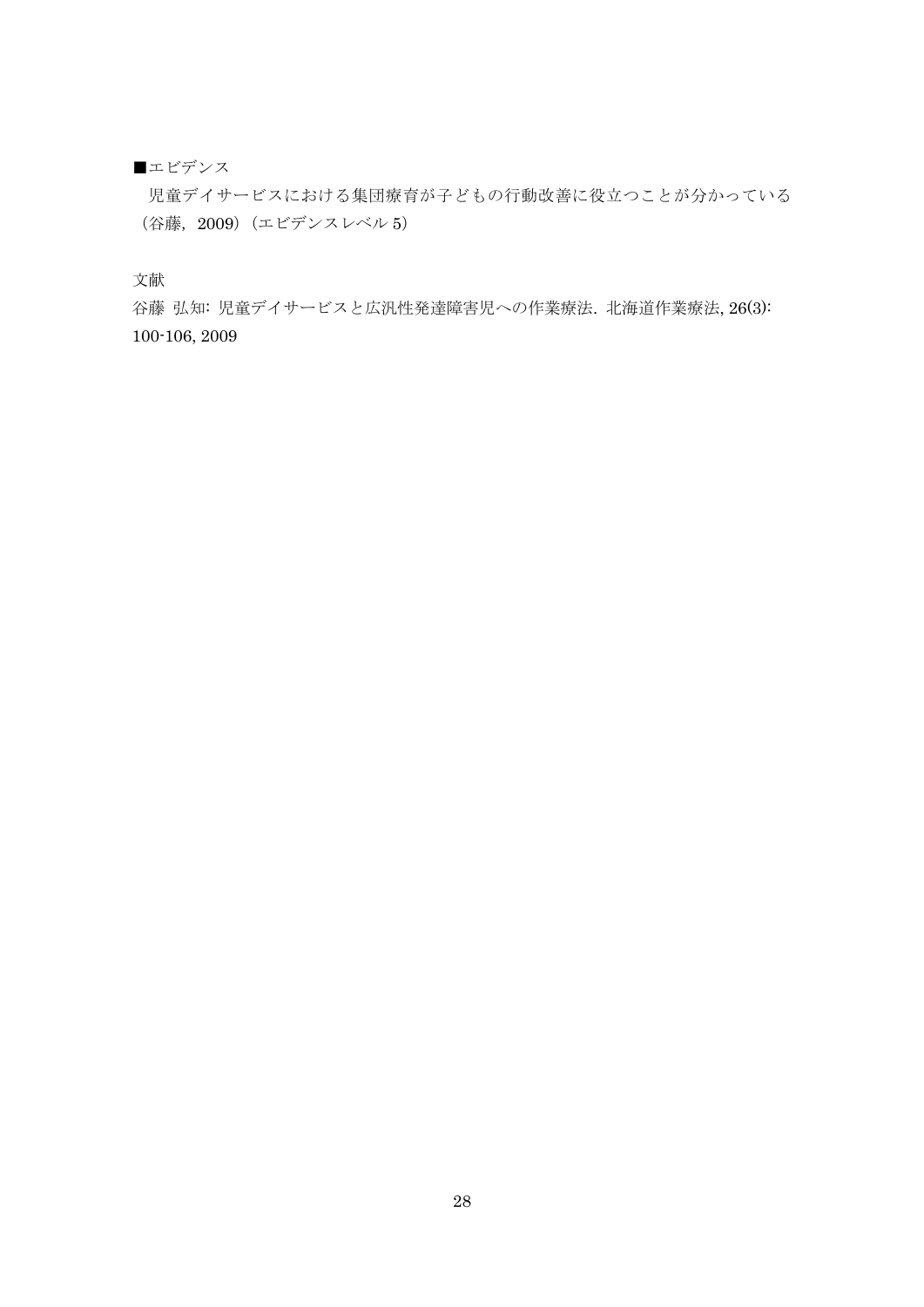第 5 章 現状と展望

前述のように ADHD 児には薬物治療が行われることが効果的とされているが,多くの場 合 ADHD 児に対しては,ここで紹介した心理社会的介入が必要である.前述のように WHO は、薬物治療を開始する前にペアレントトレーニングや親教育を実施すること, ADHD 児 に対して社会スキル訓練(SST)や認知行動療法を実施することを推奨している(WHO, 2012).

作業療法士は、子どもの障害を改善したりスキルを獲得する介入をするだけでなく、環境 要因への働きかけ,すなわち親や教師への働きかけ,教材,教室環境への働きかけも行うこ とがある.文献検索によって,親への介入としてペアレントトレーニングが実践されている ことが実施されていることもわかった.学校に対しては,特別支援教育に教師へのコンサル テーションという形で作業療法士が介入していることが報告されていた.研究による効果 の実証が十分なされていないものもあるが,直接的介入として AMPS を用いた介入や感覚 統合療法などが実施されている.

ADHD 児への介入において子どものみでなく,親や教師へのかかわりが重要となること がこれまでの研究からも示されている.作業療法士は,対象児への治療的介入のみではなく 環境への働き掛けも行うことが, ADHD 児への療育, 支援において, 今後ますます作業療 法士の役割は大きくなるであろう.

文献

World Health **Health** Organization:

http://www.who.int/mental\_health/mhgap/evidence/child/q7/en/, 2012